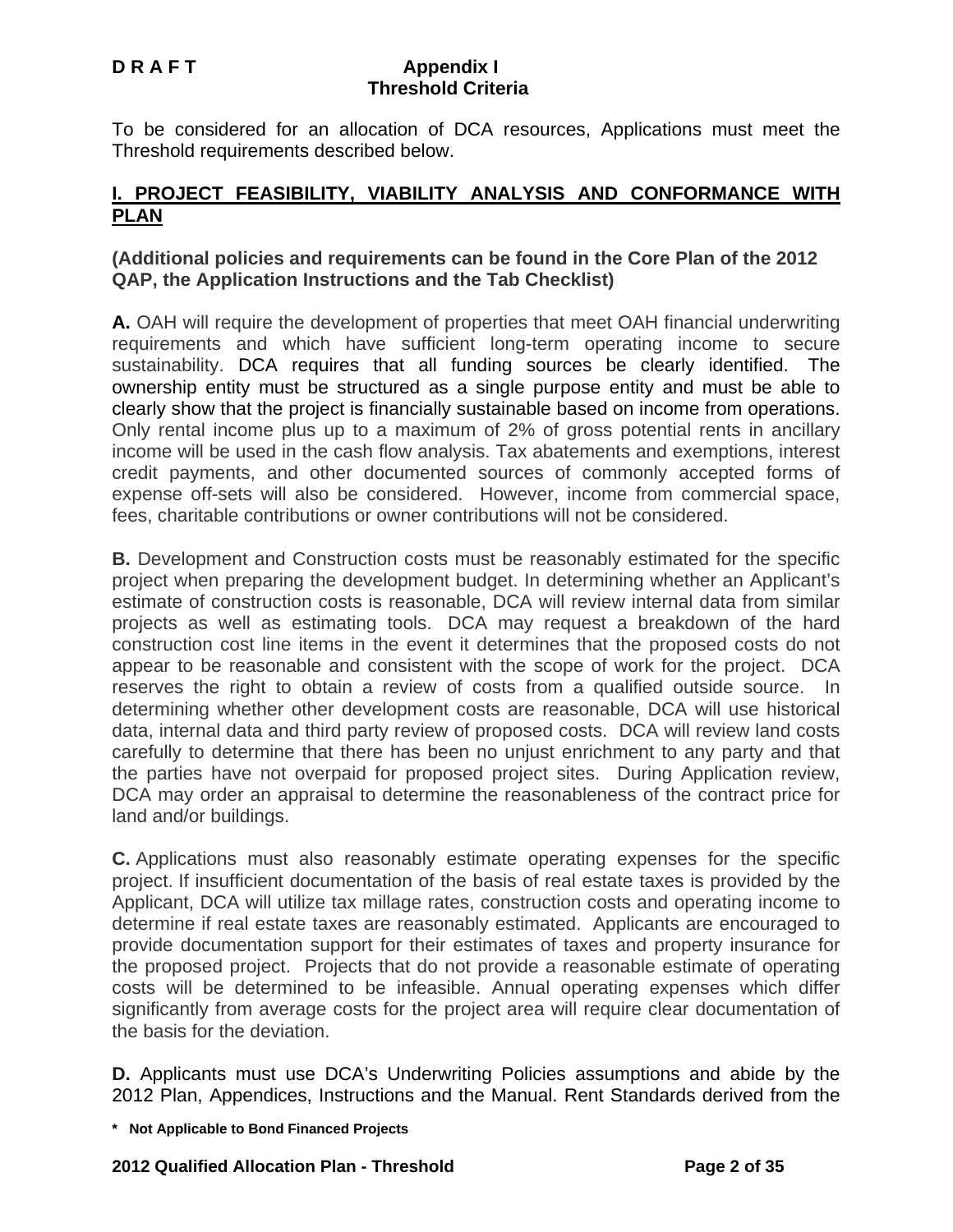most recent AMI, FMR, and applicable underwriting utility allowance must be used to determine project rents and rent restrictions. Please note that for purposes of determining the maximum allowable rent limits, regardless whether a property is considered Rural, the applicable HUD program rent limits must be used. In addition, for the projects with existing USDA Sec. 515 funding, DCA reserves the right to issue underwriting guidance in the future. DCA will determine if the application has been submitted in compliance with all application instructions, tab checklist requirements, and QAP requirements for support documentation, necessary to make a full and complete assessment of the proposed project.

**E.** DCA may request applicants to clarify issues related to project feasibility during its Threshold Review. In response to such clarification requests, the Applicant can only submit documents that were in existence prior to Application Submission day with the exception of final commitments for government sources under consideration at the time of Application submission. Please note that DCA requires that Applications must be complete when submitted. Applicants cannot submit updated applications or new documents after that time. Applications that contain a significant number of missing or incomplete documents will be returned to the Applicant and be deemed a threshold failure.

**F**. Total development cost may be decreased or increased during DCA's review if it is determined that line items are not reasonable or do not accurately reflect the supporting documents. Development budget adjustments during threshold review must be covered by deferred developer fee and not by new financing sources. Applicants may not request that one line item be reduced in order to increase or add an additional line item during the threshold clarification period. Credits will be adjusted accordingly for each adjustment.

**G.** Projects that have a ten year commitment for PBRA will be underwritten utilizing Section 8 rents. However, projects with a commitment for PBRA that is less than ten years will be underwritten at the maximum tax credit rents and/or HOME rents, as applicable.

**H.** DCA may require documentation not specifically included in the minimum documentation requirements established in the Plan to verify the reasonableness of development and operating assumptions. DCA is under no duty to clarify or correct Application errors.

**I.** Applicants are encouraged to underwrite projects at less than maximum tax credit rents. However, applicants that underwrite at less than maximum tax credit rents will be required to use the reduced rent level at project completion.

**J.** *Commitments***.** Original preliminary commitments for all financing must be submitted with the Application including but not limited to the following:

- 
- Construction financing Non-DCA permanent financing
- **\* Not Applicable to Bond Financed Projects**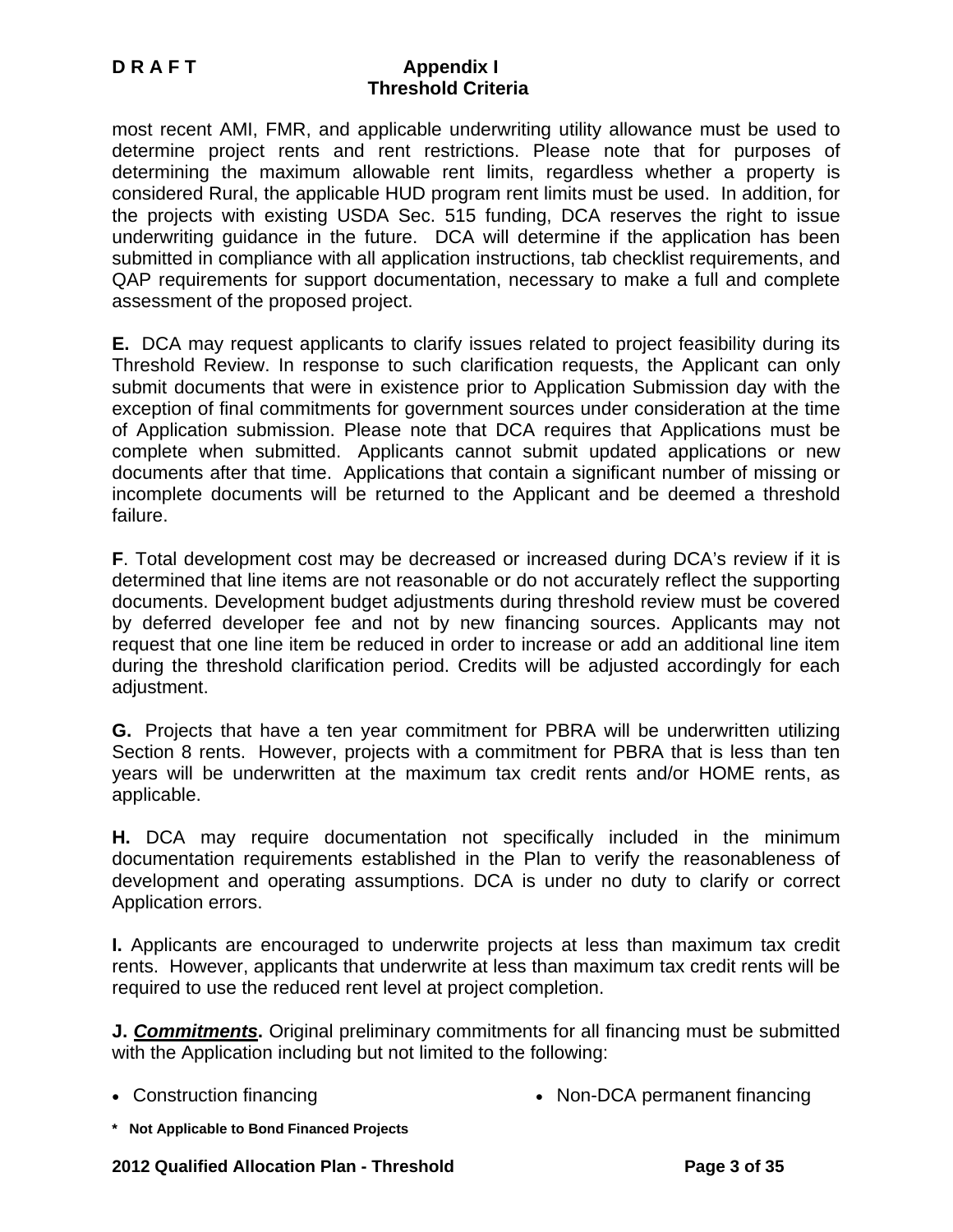• Bridge loans, if applicable

- Deferred Developer Fee
- Project Based Rental Assistance Agreements Limited partner (Tax Credit) equity
- Operating subsidy agreements
- HUD letters by an authorized official from the Multifamily Housing Division stating that the application is under serious consideration and Lender Preliminary Commitments for HUD assisted projects under 221 (d)(3) or 221 (d)(4) program may be submitted with the Application but final MAP Invitations must be submitted by the deadline noted on Exhibit A DCA Pre-application and Pre-Award Deadlines and Fee Schedule.
- USDA Notice to Proceed with Application Processing and Lender Preliminary Commitment are required for loans to be guaranteed under the USDA Section 538 Guaranteed Rural Rental Housing Program.
- Any grants or other forms of assistance utilized during the construction period, or utilized as permanent financing must be documented.
- Applications that include cost associated with Pre-development Financing must provide copies of the loan documents (Note, Loan Agreement, Guarantees, Security Documents) if the loan has closed, or an original commitment from the proposed lender.
- Developer or general partner equity (financial statements to substantiate such equity must be included if such contribution exceeds or is in addition to the developer fee).
- Federal Home Loan AHP financing commitment from either the Federal Home Loan Bank to the non-profit entity or to the ownership entity is required. If the commitment is to the non-profit entity, then the non-profit should provide a preliminary commitment to the Ownership entity.
- Projects proposing the utilization of Historic Tax Credits must provide documentation of the National Historic designation for the subject project on or before the deadline noted on Exhibit A DCA Pre-application and Pre-Award Deadlines and Fee Schedule.

In the case of USDA, FHLB-AHP, or HUD loans which are under final consideration at the time of Application, but are not awarded funding, the Applicant may secure alternate financing provided revised Application documents are submitted to DCA on or before the date noted on Exhibit A DCA Pre-application and Pre-Award Deadlines and Fee Schedule. Failure to provide the required documentation for USDA, FHLB-AHP, HUD alternative financing and/or the National Historic designation as stated above may deem the application insufficient and the application may be subject to Threshold failure.

The preliminary commitments must disclose, at minimum, the following:

- The purpose of the loan and use of proceeds,
- The property address,
- The loan amount,
- The interest rate applicable to the construction period. If the construction period rate is floating, the rate index, spread and the frequency of adjustment must be clearly identified,

**<sup>\*</sup> Not Applicable to Bond Financed Projects**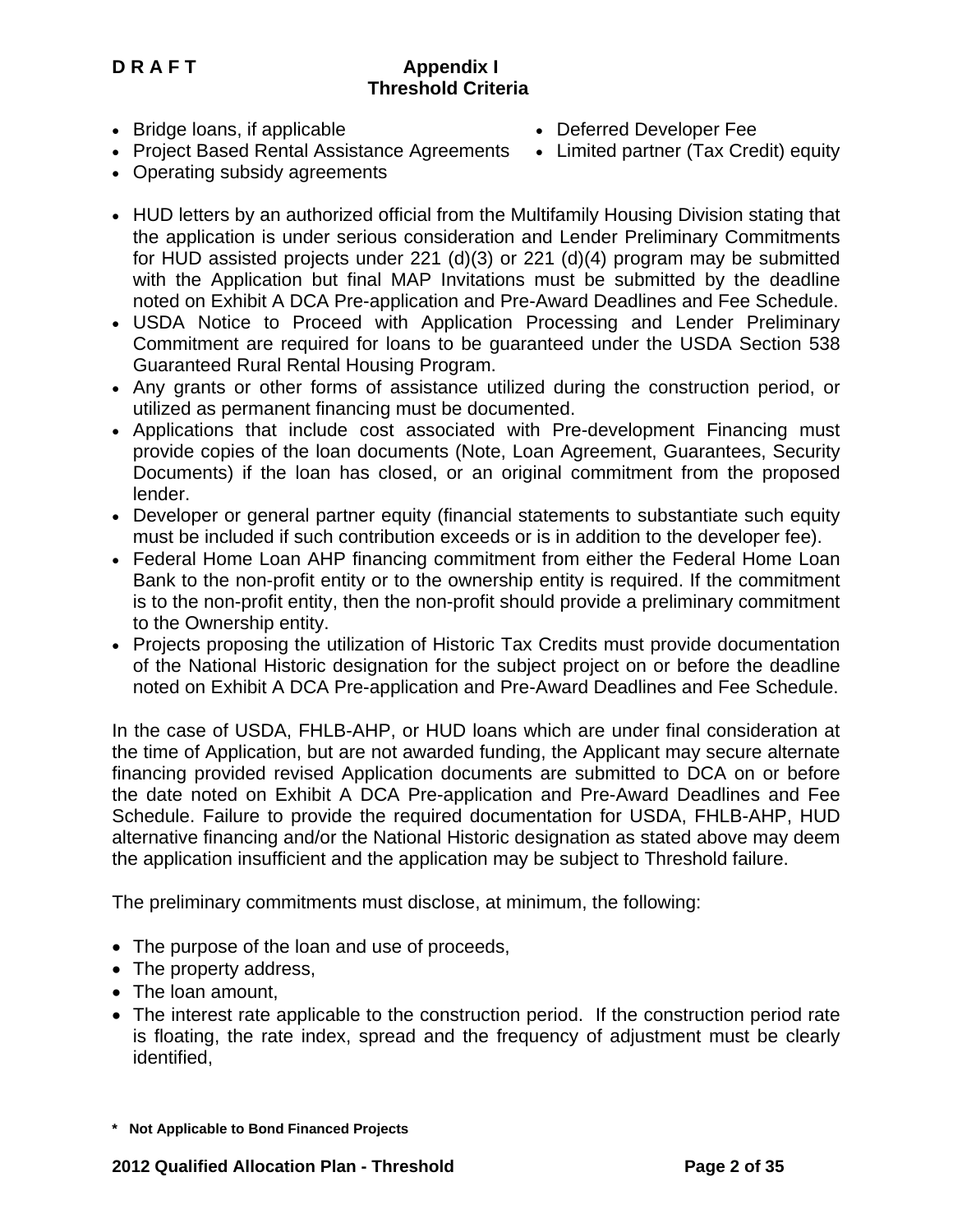- The interest rate applicable to the permanent period. If the interest rate is to be fixed at the time of funding, the rate index and credit spread must be clearly identified and the indicative rate as of the date of the preliminary commitment must be provided,
- All "add-ons" to the base interest rate, including but not limited to MIP, USDA annual guarantee fee, servicing fees, Ginnie Mae guarantee fees, trustee fees, issuer fees, must be clearly identified in the commitment letter,
- The general and specific terms and conditions of the loan,
- The amortization period and term of the loan,
- All reserves by the lender/syndicator including, but not limited to, replacement reserve, operating deficit reserve, HUD required program reserves and USDA required program reserves,
- In the case of a preliminary commitment from a tax credit syndicator to provide equity: the amount of the asset management fee, and whether or not the asset management fee will be increased annually; if increased, the rate of increase and the priority of payment of the Asset Management Fee,
- All financing and related conditions and fees, including but not limited to, loan origination fees, loan placement fees, mortgage insurance premiums (in case of HUD insured loans) and annual guarantee fees (in case of USDA 538 guaranteed loans),
- In the case of loans to be guaranteed under the USDA Section 538 Guaranteed Rural Rental Housing Program, the lender must specify if the annual USDA guarantee fee will be paid out of the Lenders principal and interest payments,
- Applicants that propose financing structures with government programs loans are responsible for correctly reflecting the terms of the loan,

**K.** *Assumption of Existing Debt*. The supporting documentation must disclose, at minimum, the following:

- A letter signed by an officer of the lender whose debt is being assumed which certifies, as of May 31, 2012, (1) the original principal balance of the loan, (2) the current outstanding principal balance of the loan, (3) the current accrued and unpaid interest (4) the current effective interest rate applicable to the loan, (5) the original date of the loan (6) the maturity date of the loan, (7) annual debt service (8) the amortization period applicable to the original loan, (9) that the loan is not currently in default, or if there exists an event of default, or an event that with the passage of time will constitute an event of default, all of the factual data pertinent to said default or said potential default and (10) that the loan has, or has not, been modified (if said loan has been modified and/or restructured in any way, copies of said modification/restructure documents must be provided), (11) the type and current balances of any outstanding reserve accounts
- A copy of the original Promissory Note and any amendments and/or modification to said Promissory Note
- A copy of the original Loan Agreement and any amendments and/or modification to said Loan Agreement

**<sup>\*</sup> Not Applicable to Bond Financed Projects**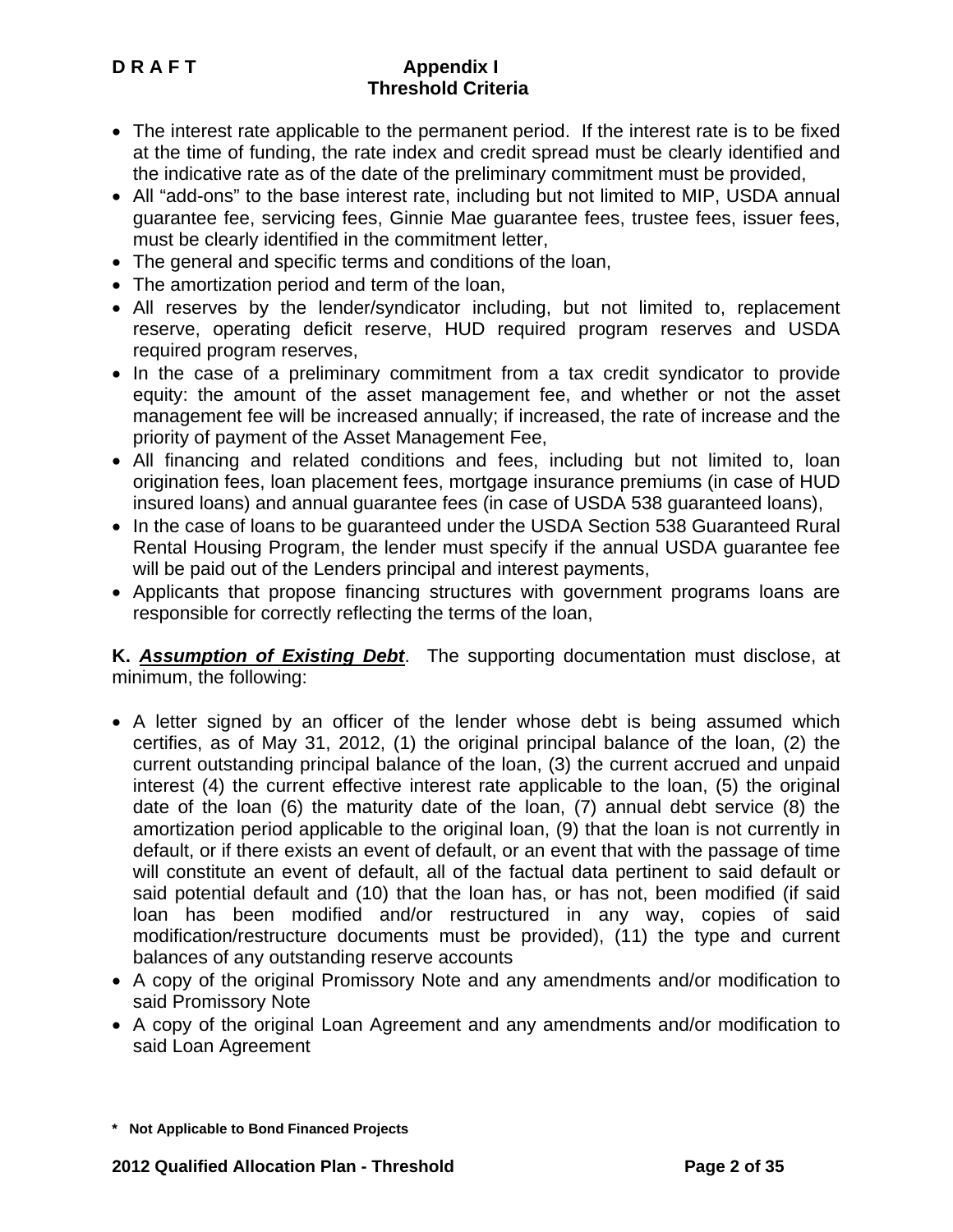• A copy of the original Mortgage, Deed to Secure Debt, Deed of Trust or such other security instrument providing security for the loan, and any amendments and/or modification to said security instruments

(DCA requires that existing DCA HOME loans receiving 9% credits be paid in full)

**L.** *Deferred Developer Fee*. Any owner's equity shown in the Application, excluding the general partner's contribution required by the Limited Partnership Agreement will be included as a source of funding in the calculation of Credit. This policy will apply at application, carryover, and final allocation. A developer should either take the deferred Developer Fee in the form of a note, or incorporate the deferred Developer Fee into the limited partnership agreement along with a detailed repayment schedule and specific terms. Deferred Developer fee must be payable within fifteen years from available cash flow. The deferred portion cannot exceed 50% of the total amount of Developer Fee at initial application.

DCA will accept either method as long as the terms of the deferred Developer Fee meets the requirements as set forth in the Plan. For purposes of calculating the project's annual debt service coverage ratio, the deferred Developer's Fee will not be included as debt service.

For purposes of calculation DCA will consider the terms and conditions contained in the debt and equity commitments in determining the project's debt service coverage and its ability to pay the deferred Developer's Fee within 15 years.

For Scattered Site Projects, all units must be developed under one master plan of financing and considered as a single project by all funding sources. The requirements of this threshold category are applicable to the project as a whole**.** 

## **M.** *Gross Rent Restrictions*

**DCA will evaluate all proposed rents for reasonableness.** Considerations include but are not limited to: the recommended rents per the market study, market information available to DCA, including any historical data and/or forecast or projections. In general, **underwritten** rents will be based on the specific area rents, without consideration of National Non-metropolitan Area Median Income Rents.

**Tax Credit (only) Rents.** For low-income units receiving Credits, the gross rents may not exceed 30% of 60% of the effective AMI table for the appropriate bedroom size. Applicants should assume 1.5 persons per bedroom.

**HOME Rents with Tax Credits.** For low-income units receiving HOME funds and tax credits, the gross rents may not exceed 30% of 50% of the effective AMI for at least twenty percent (20%) of the low income units, with the balance of low income units not exceeding 30% of the 60% AMI. It is important to note that *all* low income units are limited to HUD's Fair Market Rent for the appropriate bedroom size should it be less than the applicable rent at the proposed AMI. Applicants should assume 1.5 persons

**<sup>\*</sup> Not Applicable to Bond Financed Projects**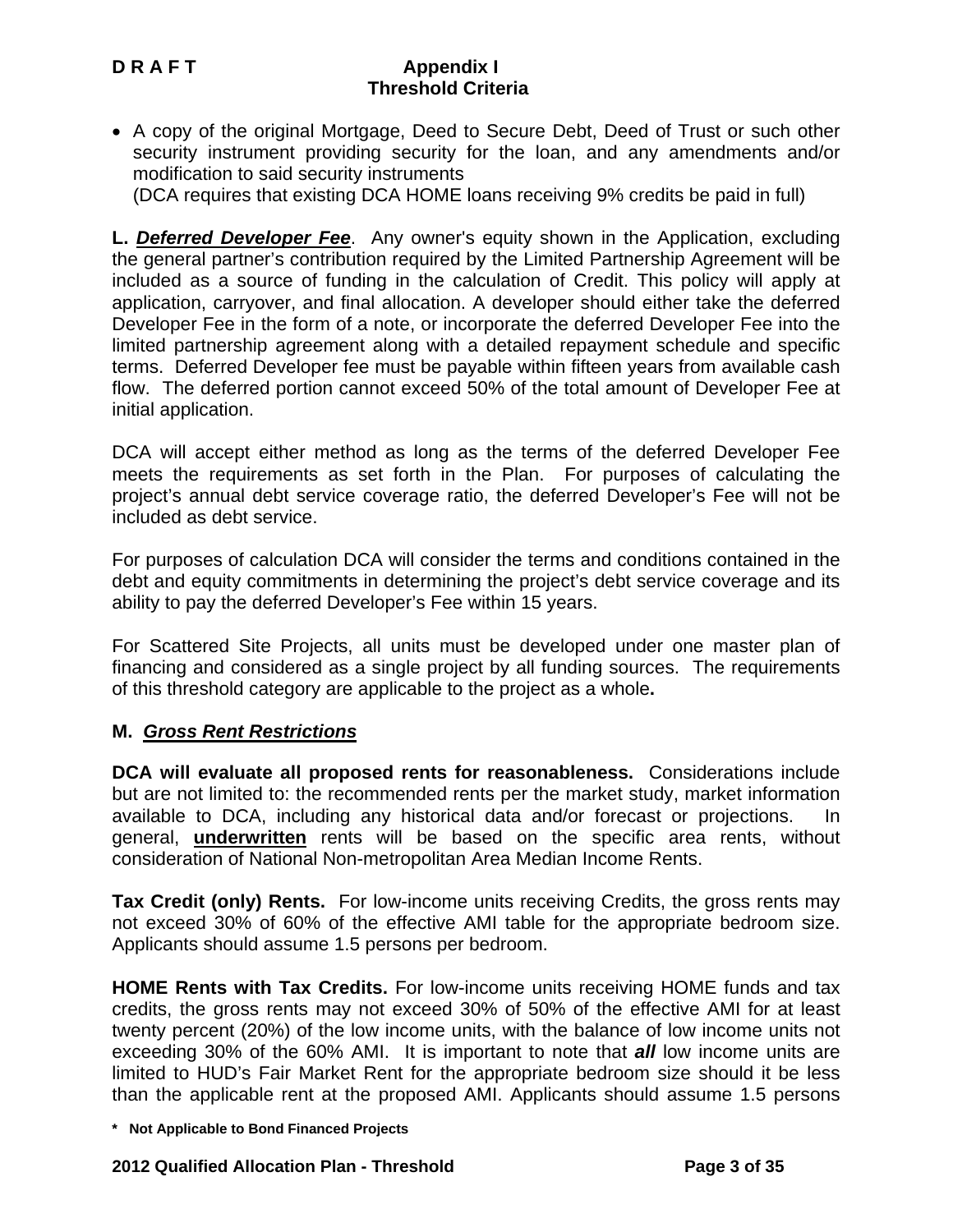per bedroom. For HOME Loans, rents must be affordable at initial lease-up and must remain affordable over the term of the HOME Loan.

Dwelling unit rents must conform to the LIHTC and/or the HOME regulation's gross rent (contract rent and tenant UA) restrictions. Tenant UA must conform to the requirements set forth in the Plan and the Manual. In the event Credit, HOME, or other funds are requested, the most restrictive gross rents will govern.

For Scattered Site projects, all units must meet the gross rent restrictions.

**N.** *Unit Cost Limitations***.** The per unit cost limits are intended to reflect a cap on the maximum costs which would be approved as reasonable and necessary to develop a project in the State of Georgia for purposes of determining tax credit allocations and developer fees. Projects that have estimated costs below these cost limits may still be determined to have costs that are not reasonable.

The maximum allowable developer fee will be calculated based on the allowable total development cost utilizing the Base Per Unit Cost Limits. The maximum amount of tax credits allocated to a project will be calculated using these limits. DCA will not accept any requests for unit cost limit waivers at the pre-application or Application**.** 

The **Base Per Unit Cost Limit** for both Tax Credit and HOME funding must not exceed the following:

|            | <b>New Construction</b><br>and Acquisition/<br>Rehabilitation<br>Projects | <b>Brownfield</b><br>Projects | <b>Historic Rehabilitation</b><br>Projects that qualify for<br>scoring point(s) under<br><b>Historic Designations</b> |
|------------|---------------------------------------------------------------------------|-------------------------------|-----------------------------------------------------------------------------------------------------------------------|
| Unit Type  | <b>Cost Limit</b>                                                         | <b>Cost Limit</b>             | <b>Cost Limit</b>                                                                                                     |
| Efficiency | \$110,481                                                                 | \$132,577                     | \$121,529                                                                                                             |
| 1 Bedroom  | \$126,647                                                                 | \$151,976                     | \$139,312                                                                                                             |
| 2 Bedroom  | \$154,003                                                                 | \$184,804                     | \$169,403                                                                                                             |
| 3 Bedroom  | \$199,229                                                                 | \$239,075                     | \$219,152                                                                                                             |

The increased limits for historic rehabilitation projects will only be applicable to that portion of the project that qualifies as a historic development.

The total development cost for the project at the time of the Application cannot exceed the DCA per unit cost limitations unless the Applicant obtains funding from a foundation or other not-for-profit charitable organization in the amount equal to or greater than the development cost that exceeds DCA's unit cost limitations, in which case a funding commitment letter from such foundation or charitable organization must be included in the Application and such funds must be included as part of the project sources of funds in the Application and final cost certification if applicable. In calculating the maximum of credits which can be allocated to the project, DCA will not include these funds in the gap calculation.

**<sup>\*</sup> Not Applicable to Bond Financed Projects**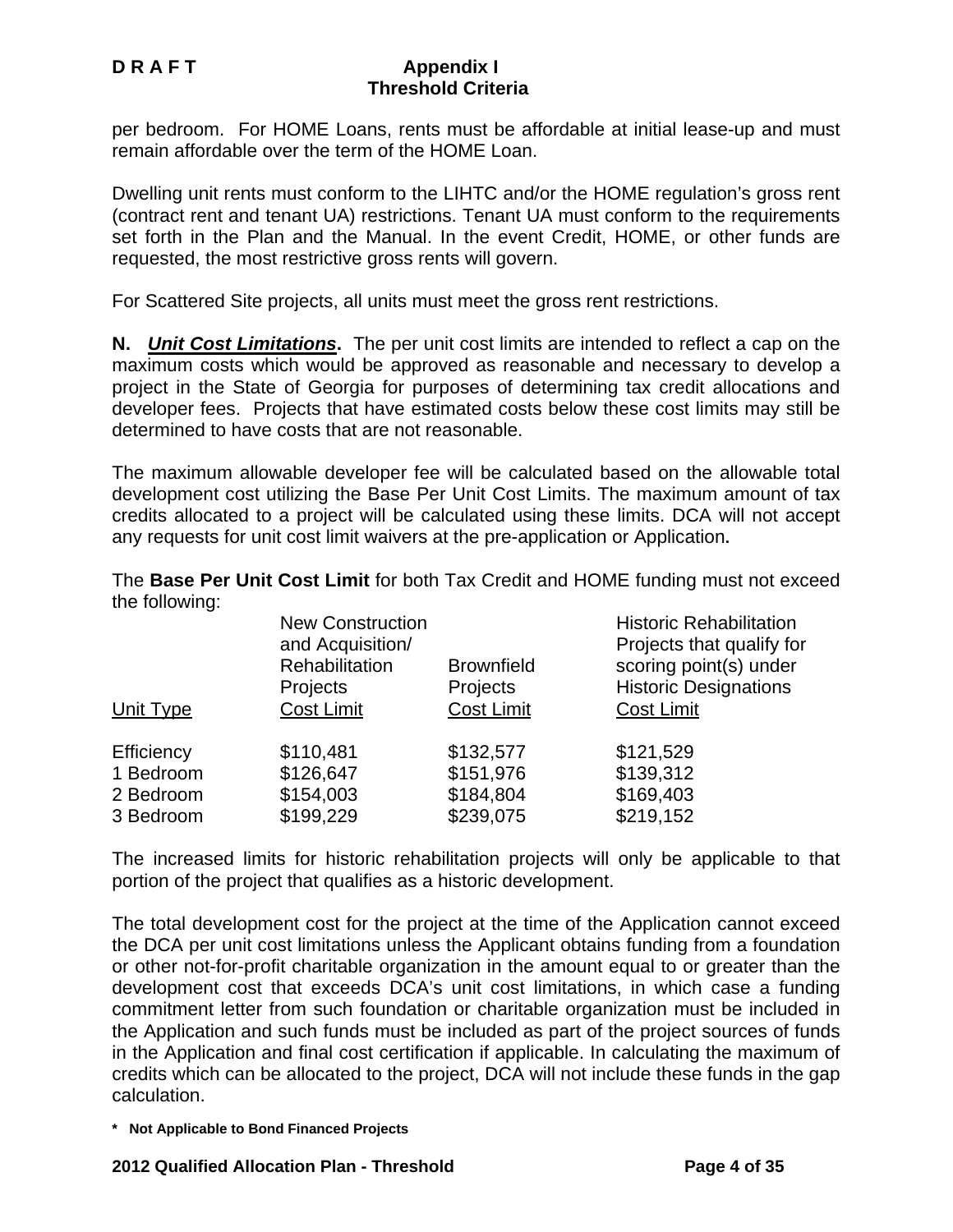For Scattered Site projects, all units must meet the per unit cost limitation requirements.

**N.** *Operating Utility Allowance (UA)***.** Applicants must establish utility allowances for the property prior to placing the first building in service through the compliance period or through the period of affordability. In Georgia, the following methods may be used:

- **B.** *USDA–Assisted Buildings*. If a building receives assistance from the USDA (formerly called the Farmer's Home Administration, or FmHA), the USDA-prescribed utility allowance applies to all rent-restricted units in the building. The USDAapproved allowance applies even if the building is assisted by any other program or agency. Examples of USDA assistance include assistance provided under the USDA Section 515 rural rental loan program and USDA rental assistance. Projects funded with USDA 538 loan guarantee must use the DCA Utility allowance.
- **C.** *Buildings with USDA-Assisted Tenants*. If any resident of a building receives USDA rental assistance, the USDA-approved utility allowance applies to all rentrestricted units in the building. This is even the case if residents of some units receive rental assistance from the U.S. Department of Housing and Urban Development (HUD).
- **D. HUD-Regulated Buildings.** If neither a building nor any resident in the building receives USDA assistance, and HUD annually reviews the rents and utility allowances for the property (such as for Section 8 and Section 236 projects), the HUD-prescribed utility allowance is used. This rule doesn't apply to buildings that have only FHA-insured mortgages.
- **E.** *Other Buildings*. If a building is neither an USDA-assisted nor HUD-regulated property, and no tenant in the building receives USDA rental assistance, there are two possible methods for establishing the utility allowance. These include:
	- a. The utility allowance established by the Public Housing Agency (PHA) that administers the Section 8 Program in the locality where the property is located. However, the electric allowances may be calculated as outlined in Section B below.
	- b. HUD Utility Schedule Model, or

Local Utility Provider Estimates/Estimates Based on Actual Usage, or

 Energy Consumption and Analysis Model (licensed engineer or qualified professions providing this model must be approved by DCA prior to submission of the Model.

**<sup>\*</sup> Not Applicable to Bond Financed Projects**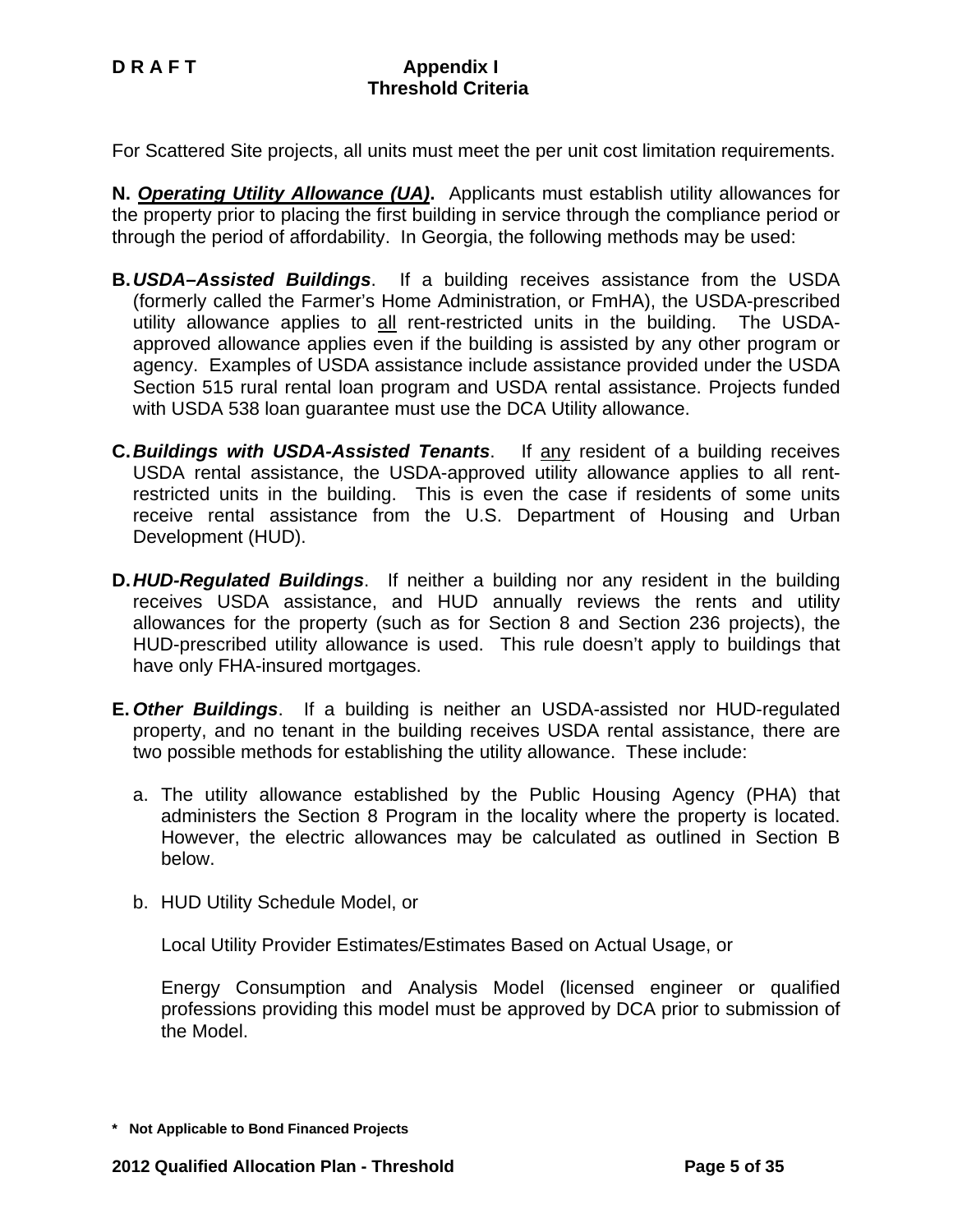**Please note that for purposes of underwriting the 2012 Application, only method (a) above will be accepted for purposes of completing the Application pro forma.** 

On July 29, 2008, the IRS issued amendments to the utility allowance regulations. This regulation does not include Internet, cable and phone service under the definition of "utility". On May 5, 2009, the IRS released Notice 2009-44 to clarify that utility costs paid by a tenant based on actual consumption in a sub-metered rent-restricted unit are treated as paid directly by the tenant for purposes of IRC  $42(g)(2)(B)(ii)$ , which requires that the rent for low income units include a utility allowance if the tenant pays the utilities. Additional guidance may also be found in the "8823 Guide".

## **II. TENANCY CHARACTERISTICS**

All Applicants must designate the proposed project as either a Family Project, or a Senior Project.

- **A.** *Family Project*. A Family project is designed to foster development of housing for families and to encourage community activities from within the neighborhood.
- **B.** *Senior Project*. A Senior project meets one of the following requirements:
- **1.** It is intended for, and solely occupied by, individuals 62 years of age or older; **or**
- **2.** It is intended and operated for occupancy by at least one individual 55 years of age or older per Unit, where at least 80% of the total housing Units are occupied by at least one individual who is 55 years of age or older; and where the Owner publishes and adheres to policies and procedures which demonstrate an intent by the owner and manager to provide housing for individuals 55 years of age or older

**C.** *Other*. Projects that have funding from a program which has a different tenancy definition than those set forth above should contact DCA for instructions on this section. Projects that combine senior housing and special needs housing must meet all architectural requirements of senior housing.

## **III. REQUIRED SERVICES**

All Family Projects must include at least one (1) basic ongoing service from the following categories and Senior Projects must include two (2) basic ongoing services from two different categories below:

- Social and recreational programs planned and overseen by the project manager (semi-monthly birthday parties/holiday dinners or parties/potluck dinners, movie nights, bingo, etc); or
- **\* Not Applicable to Bond Financed Projects**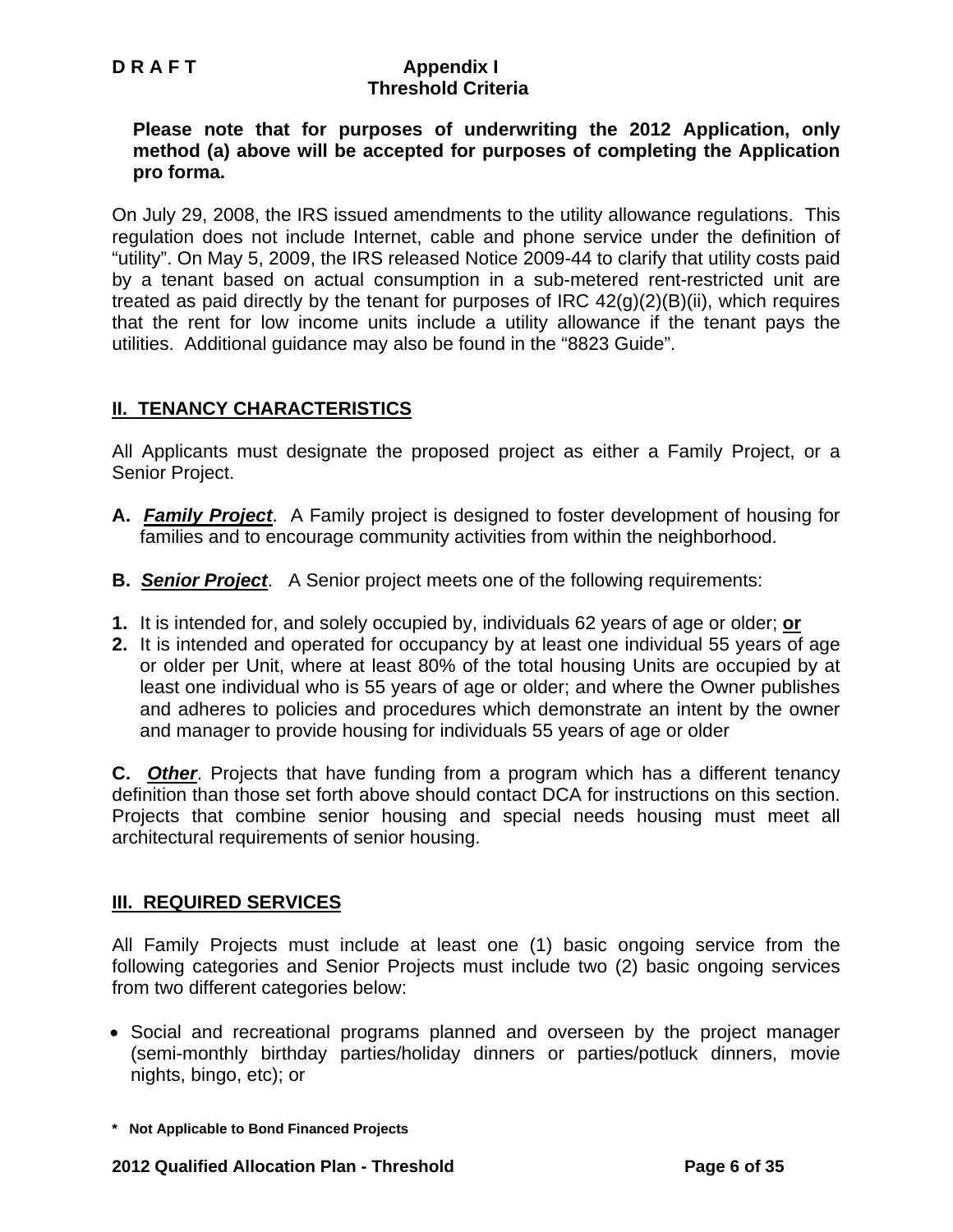- Semi-monthly classes conducted on site (example: arts and crafts, exercise, computer tutoring, gardening);
- Other services as approved by DCA.

Applicants must certify at Application Submission that they will designate the specific services and meet the additional policies related to services. These required services must be identified in the Threshold Criteria Tab on the Core Application Form.

## *Additional Policies Related to Services*

A final, binding contract for all proposed services must be submitted to the DCA Compliance Manager before issuance of IRS form 8609.

- Services must be committed for the Compliance Period or the Period of Affordability, whichever is greater.
- Services may be provided at a charge sufficient to cover the cost of the supportive services only, but the services must be clearly optional to the tenants.
- A full-time activities manager will be allowed in the operating budgets for those properties that are 100 units or more in size.
- Temporary staffing during lease-up to handle activities set-up and sign-up will be considered on a case-by-case basis.
- Part-time (on a proportional basis) activity managers will be allowed in the operating budgets for smaller projects.
- Owners will be required to submit annual certifications and documentation regarding the ongoing provision of the supportive services.
- For very small rural projects, Applicants may request a waiver of service requirements if there is insufficient participation in a service.

# **IV. MARKET FEASIBILITY (MARKET STUDY)**

Applicants must submit a market study by a DCA approved analyst showing that there is adequate market demand for the project. The study must be prepared by a market analyst approved by DCA and clearly state that there is sufficient demand for the project and the project will stabilize within DCA requirements. The market study must be prepared in accordance with DCA guidelines and must be in the format required by the DCA Market Study Manual. Market studies must accurately reflect the rental structure and unit mix of the proposed project. It is applicant's responsibility to ensure that the market study accurately reflects the submitted application and meets all DCA requirements. The accuracy and outcomes of the Market study will be considered in the scoring of applications. While DCA will use the conclusions of the analyst in determining whether the project is marketable, DCA will not be bound by the opinion or conclusions reached by the market analyst. DCA will review the market study, rent rolls and project data of similar projects located in close proximity to the proposed project in determining whether the project will be able to achieve the desired lease up to be feasible.

**<sup>\*</sup> Not Applicable to Bond Financed Projects**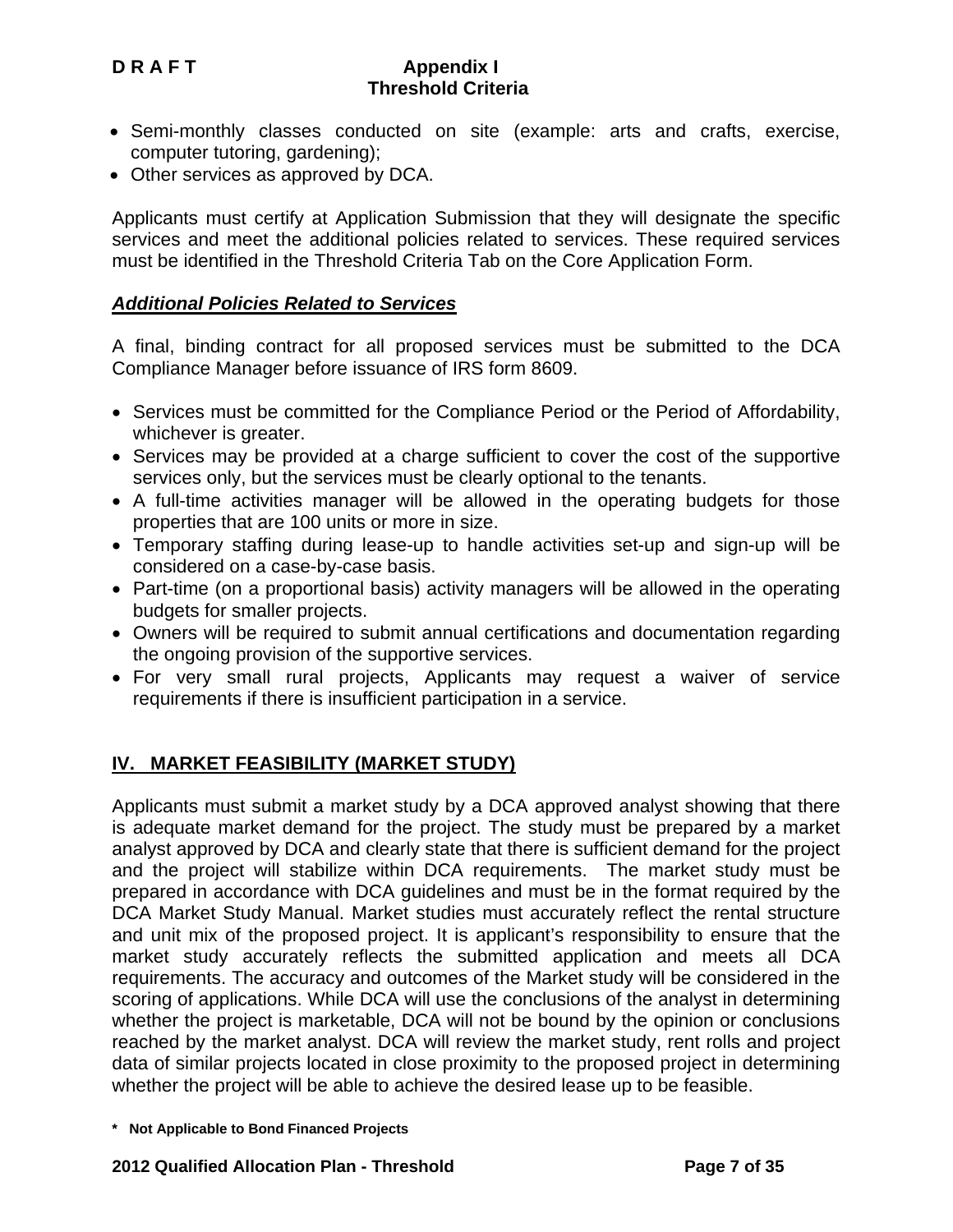DCA will also carefully analyze existing DCA projects located in close proximity to the proposed project to determine if selection of the project will have significant adverse financial impact on existing affordable housing inventory.

The following factors will generally be considered by DCA to be indicative of Market feasibility for HOME, 4% tax exempt Bond projects, and 9% Tax Credit projects.

- Market capture rates 30 percent or less for **all** 1 bedroom units, 30 percent or less for **all** 2 bedroom units, 40 percent or less for **all** 3 bedroom units and 50 percent or less for all 4 or more bedroom units in the project
- In Rural areas (as defined), market capture rates of 35 percent or less for **all** 1 bedroom units, 35 percent or less for **all** 2 bedroom units, 40 percent or less for **all** 3 bedroom units and 50 percent or less for all 4 or more bedroom units in the project
- The overall capture rate for **all** Tax Credit Units shall not exceed 30 percent for Urban Counties and 35 percent for Rural areas and the overall capture rate for **all** Market Rate Units shall not exceed 30% for Urban Counties and 35% for Rural areas
- Market capture rates for each AMI market segment type (i.e. 30%, 50%, 60% & market) for each **bedroom type** shall not exceed 70% for **all** bedroom types proposed in each segment
- An absorption period less than 24 months to reach stabilized occupancy
- Stabilized occupancy rate of 93% or above
- Unit mixes or target populations supported by the market
- No adverse impact to the occupancy and financial health of existing assisted rental housing properties in the market area. Assisted rental housing properties include those financed by Credits, USDA, HUD 202 or 811 (as appropriate), DCA or locally financed HOME properties, HTF, and HUD 221(d)(3) and 221 (d) (4) and other market rate FHA insured programs. DCA does not consider public housing properties in the adverse impact determination
- Competing proposed projects in the same geographic market area where, in part, location, unit mix, rent structure, market demand, and other factors favor one project compared to another;
- Units with project based rental assistance (PBRA)
- Ability of market rate units to lease at the projected rents
- All requirements as outlined in the Market Study Guide.

For existing occupied properties that are going to be rehabilitated, market analysts shall consider retention of current occupants in their demand calculations. Retention is measured by the number of tenants that are not rent burdened or over-income that are projected to reside at the property during and after the proposed renovations.

For Senior projects (Elderly and Housing for Older Persons), demand may include residents from outside the market area, converting from homeownership and seniors living with and/or supported by their children as documented by the market analyst. DCA reserves the right, in its sole and absolute discretion, to independently evaluate the demand for additional affordable rental housing in the geographic/market area.

**<sup>\*</sup> Not Applicable to Bond Financed Projects**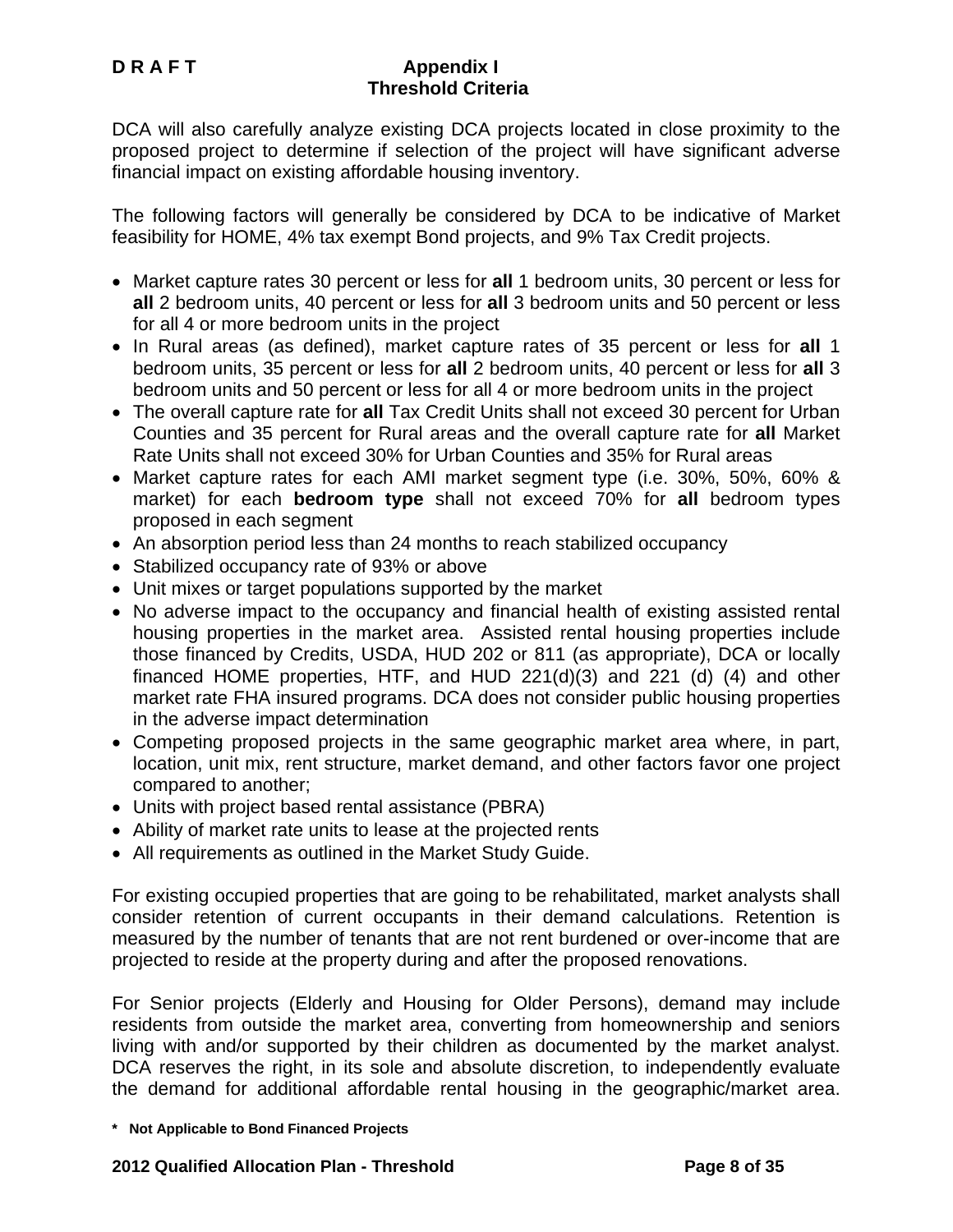DCA's judgment will be the final determination. All requests for a DCA ordered market study for 4% tax credits submitted in May through September will need to have all pending 9% tax credit applications considered in demand calculations.

DCA may, but is not required, to retain the services of its own market analyst to review the conclusions of the market study submitted by the applicant. For scattered site projects, the market study requirements must be met for the project as a whole.

## **V. APPRAISALS**

## *A. DCA Commissioned Appraisals*

For all projects awarded HOME Loans, DCA will commission an appraisal prepared in accordance with DCA policies. DCA's determination is final with respect to the appraised value of the project. DCA may also commission an appraisal for a tax credit only project in order to confirm that the proposed purchase price is reasonable.

HOME Applicants will be charged a fee equal to the cost of the appraisal report. The fee will be due on the date specified in the HOME commitment letter. The commissioned appraisal reports shall include the "as is" value, "as built/as complete" (encumbered), "as built/ as complete " (unencumbered) values of the proposed subject property and, tax credit value. The "as is" value shall delineate the value of the land and building. The appraisal shall conform to USPAP standards. The appraisal will provide an estimate of the market value (unencumbered) of the property at loan maturity. The total hard cost of any project may not exceed 90% of the as completed unencumbered appraised value of the property. Upon completion of the commissioned appraisal, any project found not to meet this requirement will have their funding award revoked.

**The DCA appraisal may be assignable to other lenders. In instances where the senior lender obtains the appraisal, DCA will accept such appraisal as long as DCA's guideline requirements are met and DCA is given the right to rely on the appraisal by the appraiser.** 

## *B. Applicant Commissioned Appraisals*

**1.** *Identity of Interest.* DCA policy requires that the Applicant obtain an appraisal of the value of a property if there is an identity of interest between the buyer and the seller. This appraisal must be submitted with the Application. DCA will carefully scrutinize the sales price of land between related parties to ensure that the value has not been inflated. While the appraisal will be an indication of fair market value, DCA will consider tax values as well as actual sales price established as indicative of the value of a property. All property values shall associate a land value as well as a value for the improvements. The appraisal shall conform to USPAP standards.

**<sup>\*</sup> Not Applicable to Bond Financed Projects**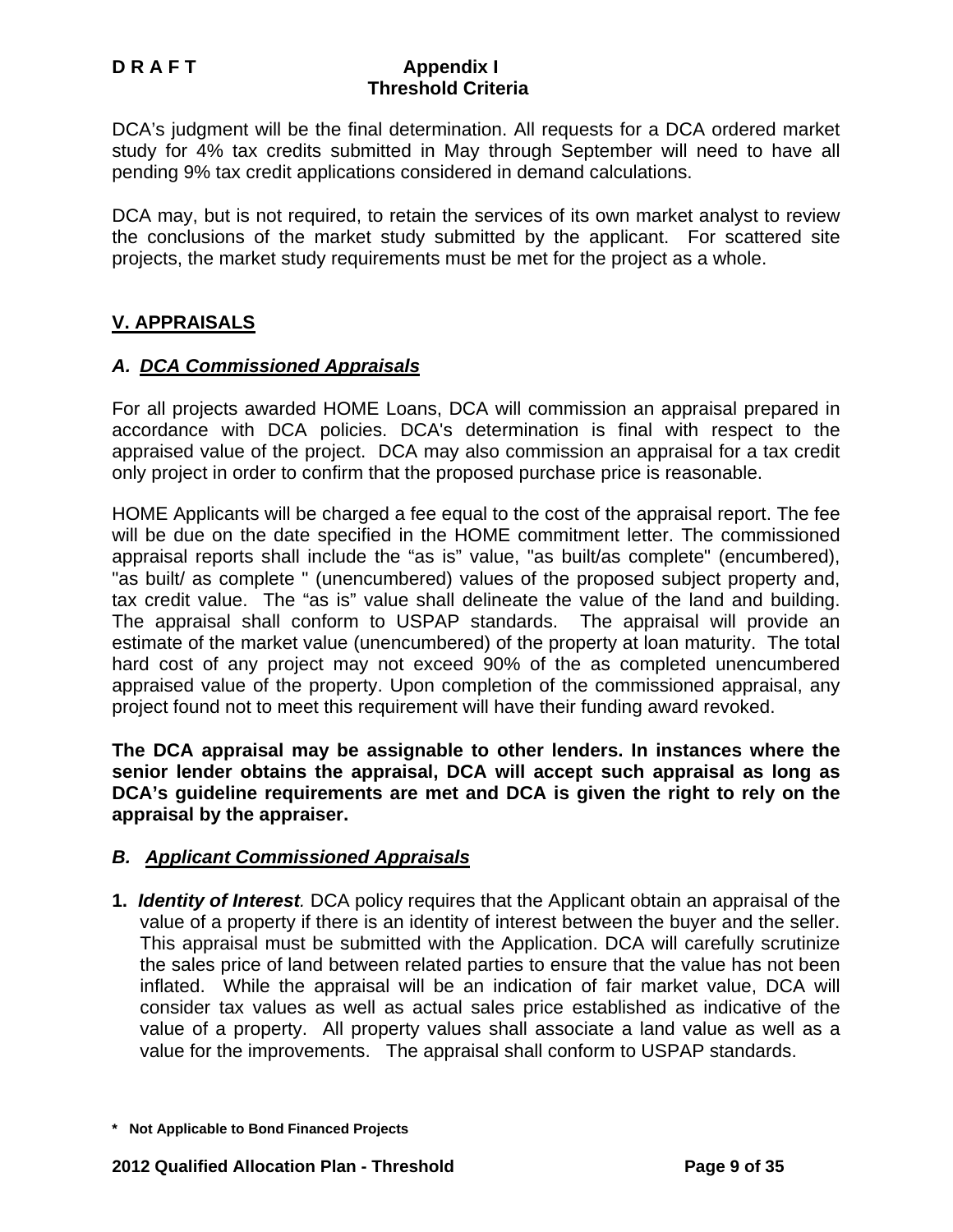Properties which have been in the control of the Applicant or a related party for a period of three (3) years or less will generally be valued at the acquisition cost at the time the related party obtained initial site control. Properties that have been rezoned, subdivided or modified will not be deemed to be of higher value based on the actions taken by the Owner/ Applicant or any related party.

For Scattered Site Projects, an appraisal establishing "as-is" value will be required for each non-contiguous parcel where an identity of interest exist between the buyer and seller.

**2.** *Selected Projects*. DCA may also require that all tax credit only projects selected for funding provide an appraisal commissioned by a lender or a DCA approved appraiser on or before closing. This appraisal must support the purchase price as well as the value of the property upon completion.

# **VI. ENVIRONMENTAL REQUIREMENTS**

Applicants should note that many of the environmental requirements from the QAP have been included in the Environmental Manual and are incorporated herein by reference.

## **A.** *General*

On-site and off-site specific environmental concerns identified in an environmental study are to be considered in the context of the criticality of the housing to be provided. DCA shall consider the public benefits of the housing and then weigh the benefits against the costs to mitigate the hazard, the potential health risks, and other financial and public policy implications. The project will not pass Threshold until all environmental matters are resolved in a manner satisfactory to DCA, in its sole and absolute discretion.

For Scattered Site Projects, the environmental requirements must be met for each noncontiguous parcel.

## **B.** *Environmental Study*

Applicants must include a Phase I and all required Phase II environmental studies in the Application. These studies must be prepared in accordance with the DCA 2012 Environmental Manual. The Applicant and the Qualified Environmental Professional must sign the environmental certification form and include it in the Application.

The Phase I Environmental Study must fully address all recommendations of the consulting environmental engineer. If a Phase II is recommended, all testing must be completed prior to Application Submission.

The Phase I (and Phase II when recommended by the Environmental Professional) Environmental Study must have been conducted within six (6) months of the Application

**\* Not Applicable to Bond Financed Projects** 

#### **2012 Qualified Allocation Plan - Threshold Page 10 of 35**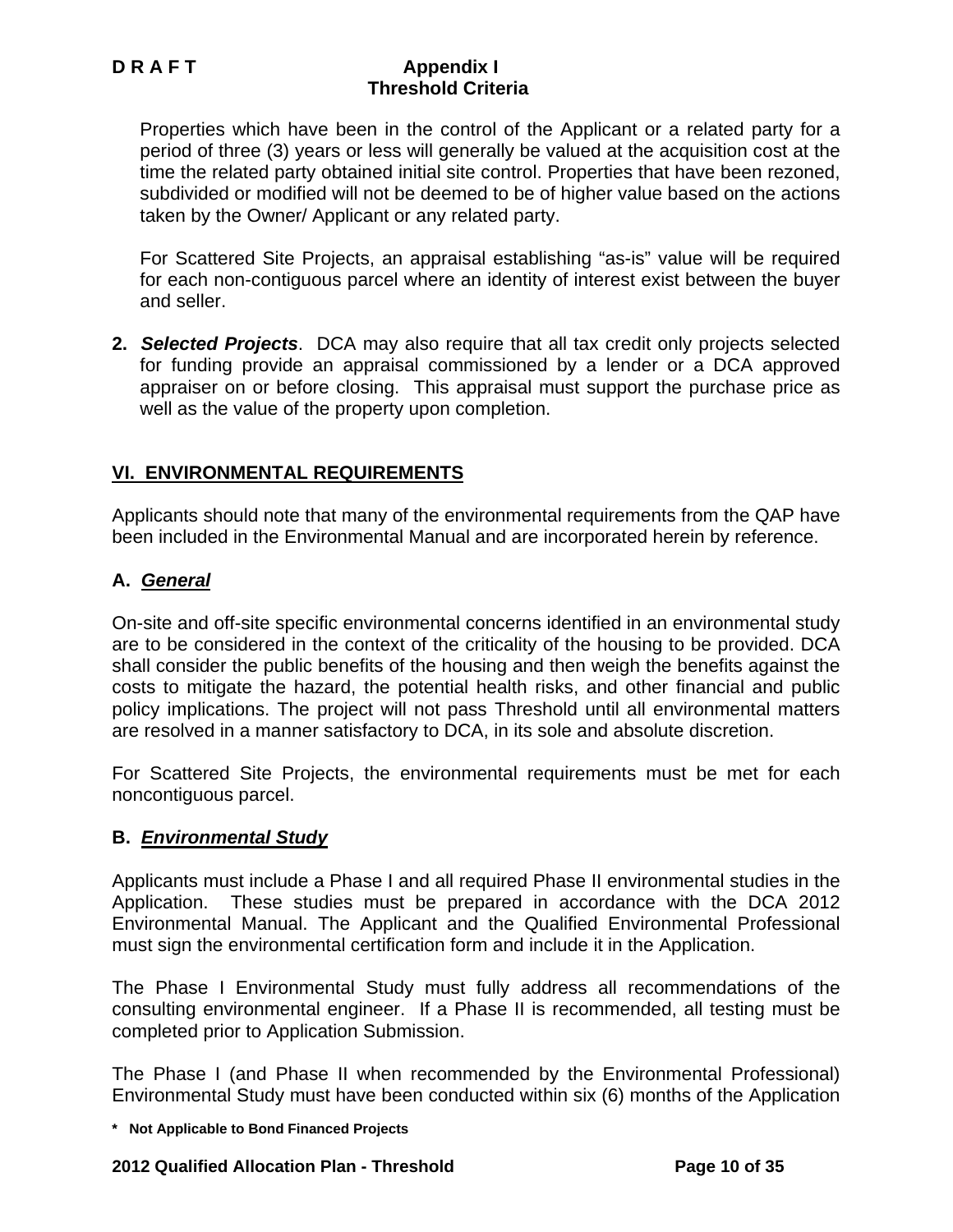Submission. If an Environmental Study was completed prior to this six-month period, a copy of this earlier Environmental Study (and any others that are available) must also be included in the Application along with a new Environmental Study.

In addition to compliance with the standards developed by the American Society for Testing and Materials' ("ASTM") and set forth in the "Standard Practice for Environmental Site Assessments, Phase I Site Assessment Process.", ASTM 1527-05, DCA requires the following non-scope items be investigated:

- a. Flood Plains/Floodways
- b. Wetlands
- c. State waters/streams/buffers & setbacks
- d. Lead based paint
- e. Asbestos containing materials
- f. Noise
- g. Water leaks , mold and lead in drinking water
- h. PCBs
- i. Radon
- j. Endangered species
- k. Historic designation

#### **Additional Environmental Requirements for HOME/HUD funded Projects, including but not limited to PBRA**

All developments utilizing HOME or HUD funds are required to assess the environmental effects of that activity in accordance with the provisions of the National Environmental Policy Act of 1969 (NEPA) and HUD regulations at 24 CFR Part 58. DCA requires applicants to conduct various activities required for the environmental review process at HOME application, including a Phase I Environmental Assessment (EA), as outlined in the Environmental Manual.

The Applicant, as outlined in the HOME/HUD Environmental Questionnaire, must complete additional requirements for HOME/HUD funded projects including, but not limited to, the Eight-Step process and HUD publication procedures. Evidences of the commencement of the Eight Step process must be submitted no later than the date noted in Exhibit A DCA Pre-application Deadlines and Fee Schedule.

- **1.** *Eight-Step Process*: Projects located within a flood hazard area or designated wetland are subject to Executive Order 11988 (Floodplain Management) and Executive Order 11990 (Protection of Wetlands) respectively. HUD's implementing regulations at 24 CFR Part 55 -- "Floodplain Management" prescribe measures for protecting floodplains, and when amended, for protecting wetlands. Under the provisions of these Executive Orders, HUD must avoid financial support for covered activities, unless it can demonstrate that there are no practicable alternatives outside the floodplain or wetland. Therefore, if jurisdictional wetlands will be filled or impacted and/or construction and landscaping activities will occupy or modify a
- **\* Not Applicable to Bond Financed Projects**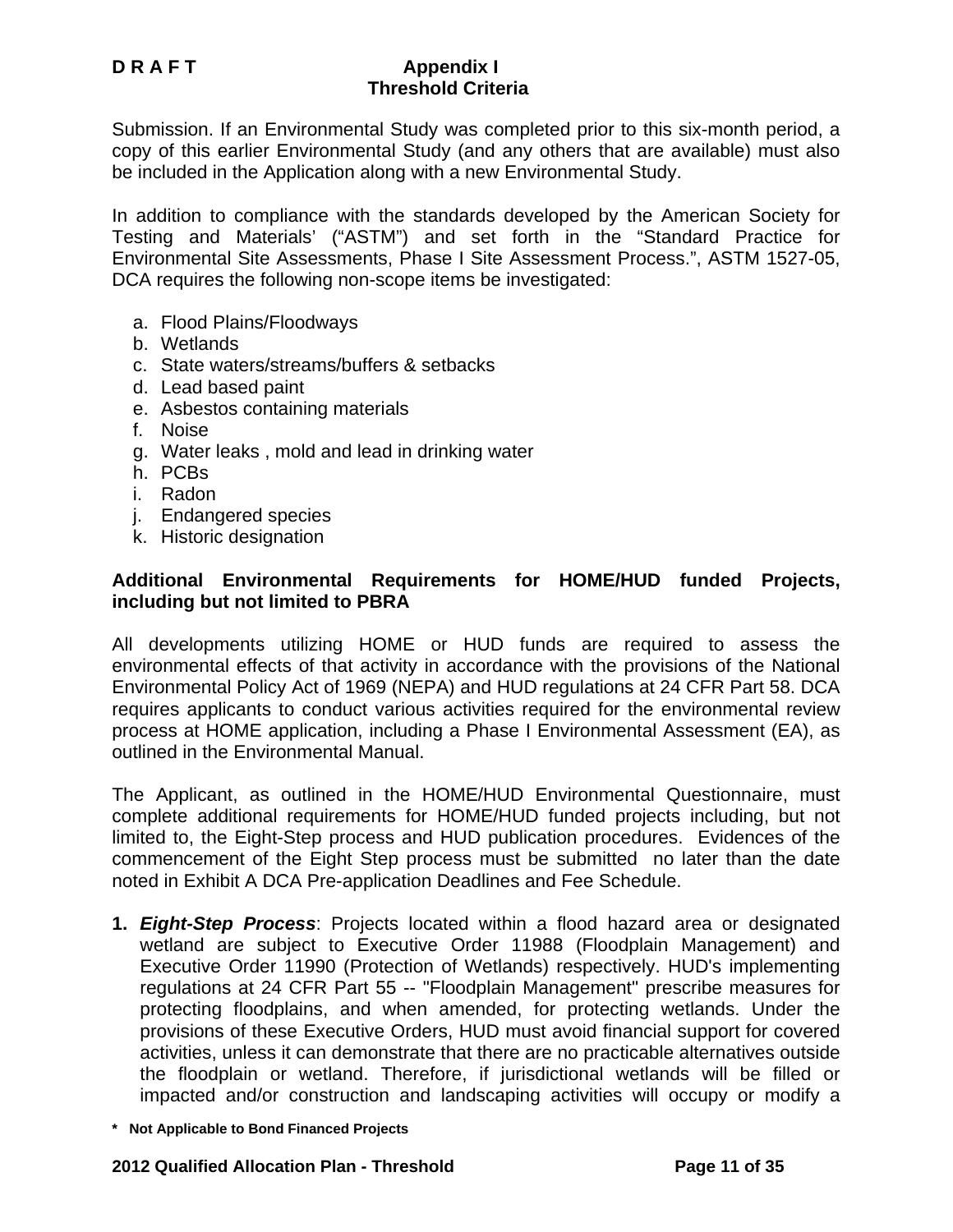floodplain/floodway, documentation that the Eight-Step process has been followed as mandated by 24 C.F.R. §55.20 for wetlands and floodplains must be provided as a part of the HOME and HUD Environmental Questionnaire. The decision making process for compliance with this part contains eight steps, including public notices and an examination of practicable alternatives. The steps to be followed in the decision making process are outlined in the 2012 Environmental Manual. **Applicants should note that the 8-step process must be commenced prior to Application and completed no later than the date noted in Exhibit A DCA Preapplication Deadlines and Fee Schedule. The process also now has a new requirement regarding FEMA notification. Applicant is responsible for providing documentation to DCA upon completion of the process.**

**2.** *HUD Environmental Clearance & Publication Requirements*: DCA, as the responsible entity (RE) referred to in 24 CFR §58.43, Environmental Review Procedures for Entities Assuming HUD Responsibilities, is responsible for undertaking environmental reviews for proposed HOME projects. In this capacity, DCA must ensure that the environmental review process is satisfied before certain HUD funds are committed to specific projects. Therefore, when initial awards of HOME funds are announced, DCA will publish notices of its intent to allocate HOME funds in local newspapers in the proposed project's areas. After comments, if any, have been received, HUD will review the comments to determine if there has being a finding. Once that process is complete and there has been no finding, DCA will seek HUD's approval of its commitment of HOME funds to the proposed project. In order to ensure that the environmental review process is not challenged, Owners and/or Developer of proposed projects must, once applications are submitted, refrain from undertaking activities that could have an adverse environmental impact prior to the receipt of an environmental clearance letter from DCA removing the stipulated conditions. Such activities include: acquiring, rehabilitating, converting, leasing, repairing, or constructing property. As a result, an Applicant can not commit or expend HUD or non-federal funds until the environmental review process has been completed.

For Scattered Site Projects, the environmental requirements must be met for each noncontiguous parcel.

# **VII. SITE CONTROL**

Site control must be in the form of (1) a warranty deed that conveys title to the subject property to the current General Partner or proposed LP or 2) a legally binding contract to purchase the proposed project site in the name of the General Partner or proposed LP (or which provides for an assignment to the General Partner or proposed LP), or (3) a binding long-term ground lease or an option for a binding long-term ground lease, with a minimum term of forty-five (45) years. For competitive applications, contracts must be executed prior to Application Submission deadline, must include a discernable contract price, must be signed by the purchaser and seller, must include a legal description of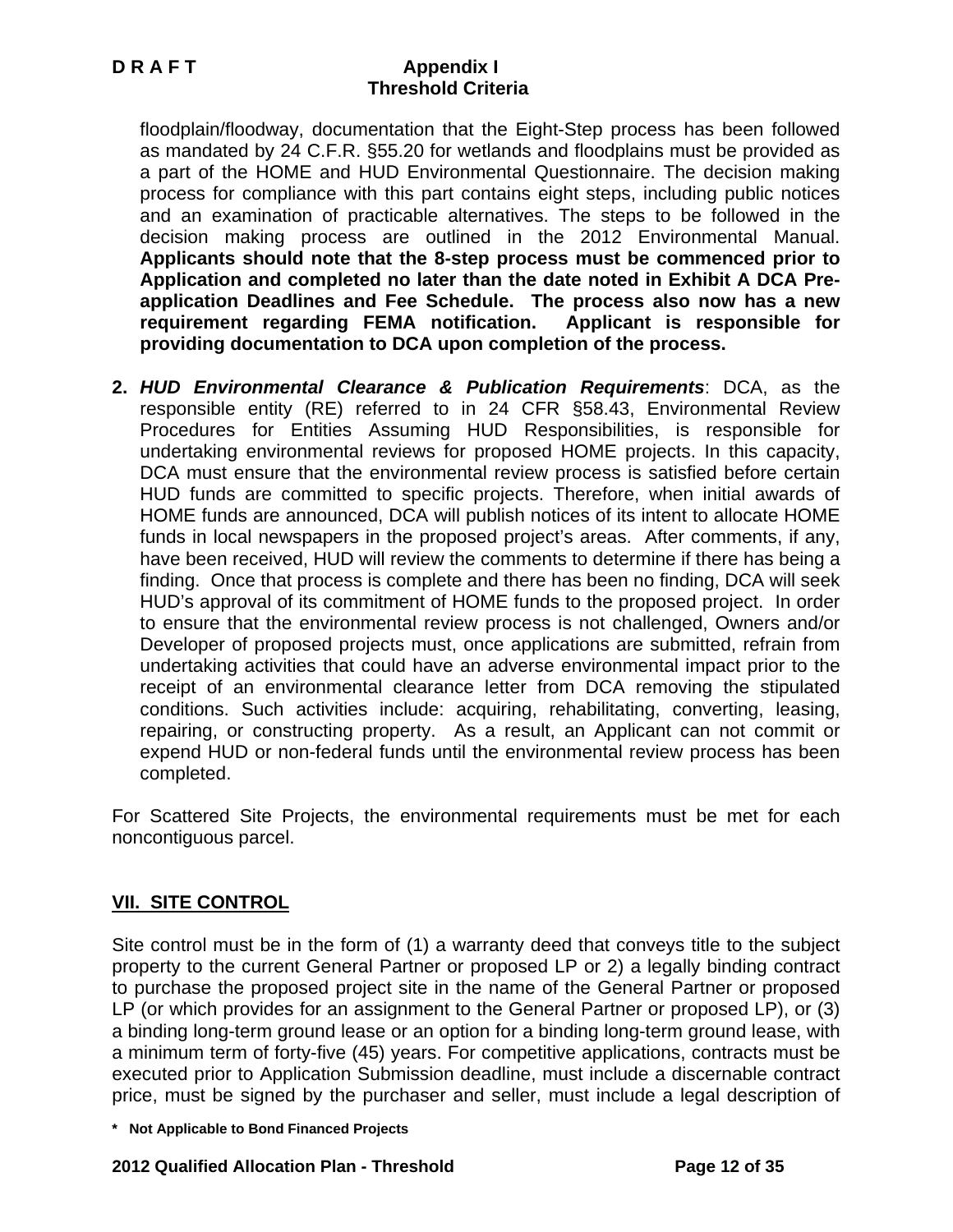the property and must provide legal control of the site to the proposed General Partner or proposed LP at least through October 31, 2012. Site control must be in place through estimated bond closing date for a 4% tax credit project.

In the event the contract provides the Applicant with the option to renew the contract for specific periods of time, with the initial period ending prior to October 31, 2012, the renewal option in such contract must be enforceable by the Applicant until October 31, 2012. A copy of a recorded warranty deed or a fully executed contract must be submitted with the Application. All Contracts evidencing site control must meet the specifications set forth in the Manual.

For Scattered Site Projects, evidence of site control is required for each non-contiguous parcel.

## **VIII. SITE ACCESS**

All sites proposed for development must be legally accessible by paved roads. The Application must include the appropriate drawings, survey or other documentation that reflects such paved roads. If such paved roads are not in place at the time of the Application Submission, documentation evidencing a local commitment for funding and the timetable for completion of such paved road must be included in the Application. This restriction does not apply to private driveways accessing only the proposed project through property that is not part of a proposed site. However, if the use of such a private drive is proposed, site control of the private drive must be documented by proof of ownership or by a properly executed easement on the private drive, and the plans for paving the private drive, including associated development costs, must be adequately addressed in the Application.

For Scattered Site projects, each non-contiguous parcel must meet the above criteria.

## **IX. SITE ZONING**

Zoning must be in place on or before the Application Submission deadline. Zoning of the development site must conform to the site development plan and must be confirmed, in writing, by the authorized Local Government official. The letter from the authorized Local Government official must be included in the Application. The letter must include the zoning and land use classification of the property and be accompanied by a clear explanation of the requirements (copy of the applicable sections of the zoning ordinance for the stated classification) and all conditions of these zoning and land use classifications. If the project is requesting HOME or HUD funds, the Local Government official must also comment on whether the project will include the development of prime or unique farmland (Please see the HOME and HUD Environmental Guidance for additional information). If the Local Government does not have or enforce a zoning

**<sup>\*</sup> Not Applicable to Bond Financed Projects**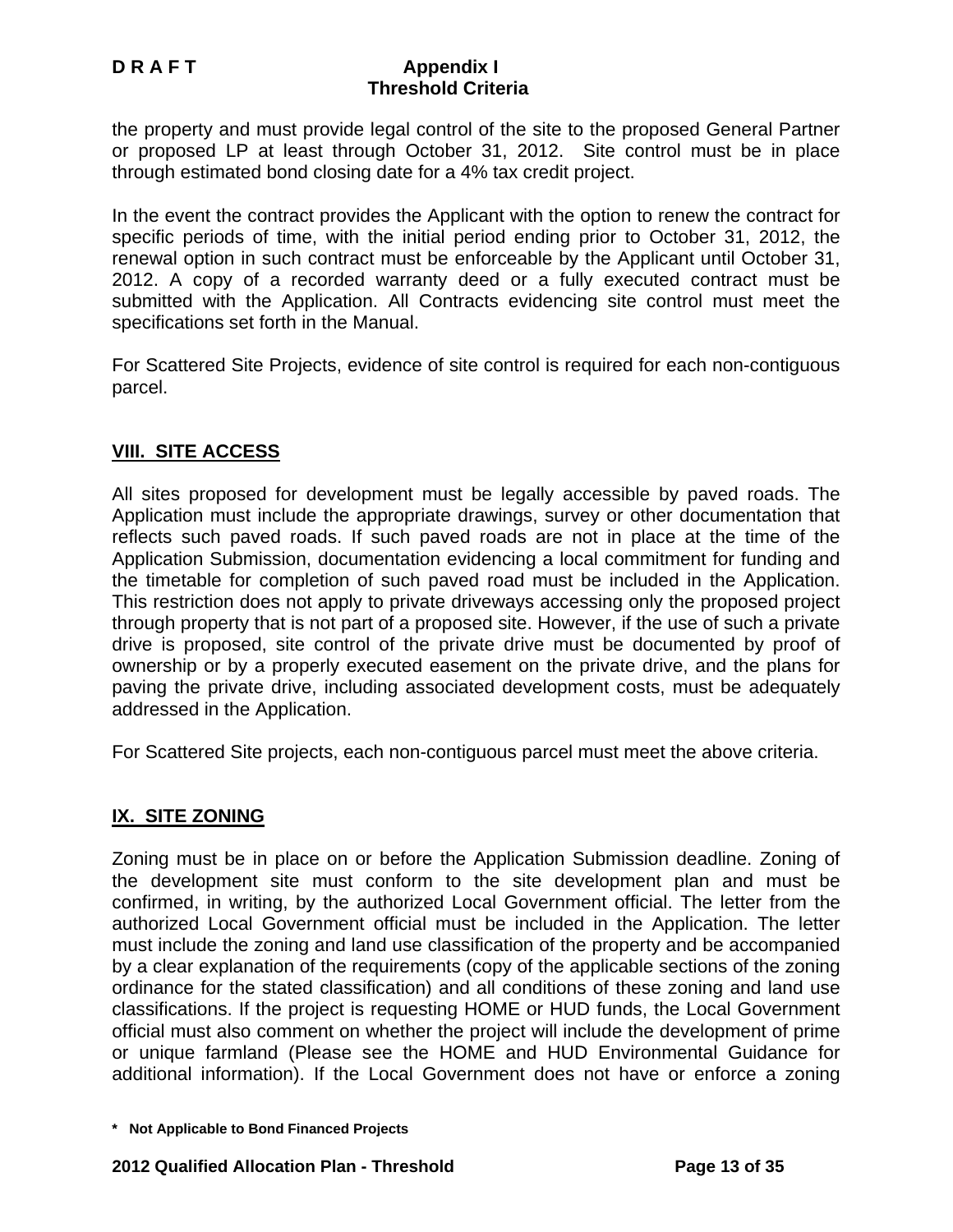ordinance, the Applicant must include a letter from a local government official to that effect.

The Applicant must provide documentation that demonstrates that the site layout conforms to any moratoriums, density, setbacks, or other imposed requirements of the Local Government. This documentation must be demonstrated on the Architectural Site Conceptual Development Plan either graphically or in written form.

It is the responsibility of the Applicant to ensure that all issues and questions surrounding the zoning and land use classification of a proposed site are clearly defined prior to Application Submission. Any unclear or unresolved issues of zoning and land use could result in Threshold failure of the Application.

For Scattered Site Projects, site zoning requirements must be met for each noncontiguous parcel.

## **X. OPERATING UTILITIES**

Required project operating utilities (gas and electric service), as applicable, must be available to the proposed development site as of the Application Submission. To be considered "available" for the purposes of this section, all easements necessary for the utility providers to extend utilities to the property, and commitments from the utility providers to extend utilities to the property must be secured at the time of Application submission. Evidence of such easements and commitments from the utility provider must be included in the Application.

The Application must include a letter from the appropriate utility company confirming the availability and capacity of operating utilities at the proposed development site. The letters must be on letterhead, bear signatures from the appropriate utility companies must be included in the Application. Any charges for the off-site extension of utility services are not eligible for funding as project costs under the funding resources in the Plan. The requirements for Operating Utilities must be met for each non-contiguous parcel or each non-contiguous multifamily property.

Operating utilities cannot be contingent on annexation of the property, improvement of infrastructure or funding to the utility provider from an outside source. Verification of the annexation and improvements must be submitted with the Application. Any unclear or unresolved issues regarding operating utilities may result in Threshold failure of the Application.

For Scattered Site Projects, operating utilities requirements must be met for each noncontiguous parcel.

**<sup>\*</sup> Not Applicable to Bond Financed Projects**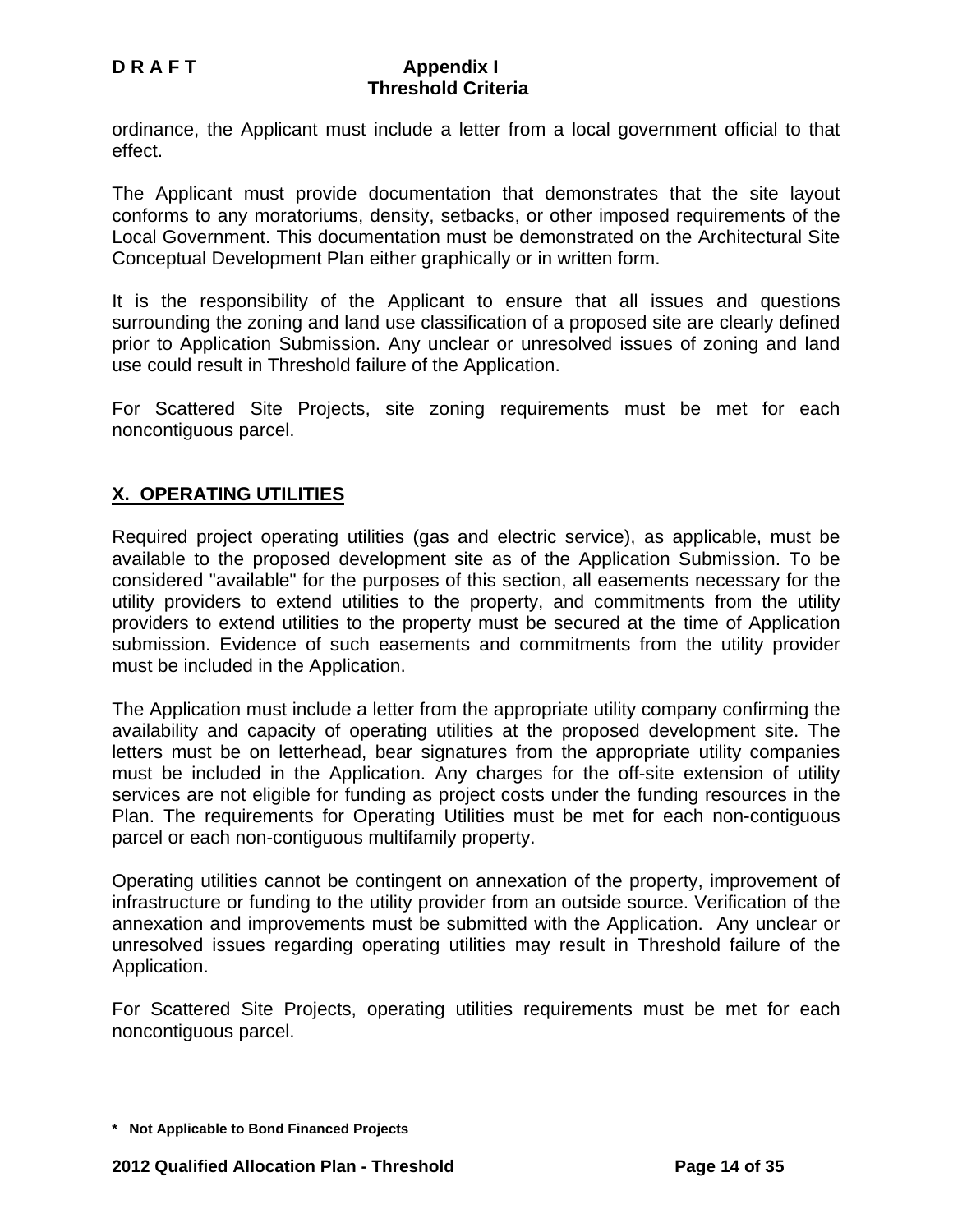## **XI. PUBLIC WATER/SANITARY SEWER/STORM SEWER**

Public water and sewer service must be available at the proposed development site as of the Application Submission. To be considered "available" for the purposes of this section all easements necessary for the water and sewer authorities to extend the existing water and sewer services to the project, and commitments from the water and sewer authorities to extend the existing water and sewer services to the property must be secured at the time of Application Submission. Evidence of the easements and commitments from the water and sewer authorities must be included in the Application. A commitment can be subject only to conditions within the control of the Applicant. Letter(s) from the local public water and sewer authorities must document the availability and capacity of the existing public water and sewer service to the site. These letters from the appropriate public water and sewer authorities must be on letterhead and be included in the Application. Any charges for the extension of off-site services are not eligible for funding as project costs under the funding resources in the Plan. Public water and/or sewer availability cannot be contingent on the construction of a water/sewer system, annexation of the property or funding to the utility provider from an outside source. Verification of the annexation and improvements must be submitted with the Application.Any unclear or unresolved issues regarding the public water/sanitary sewer/storm sewer may result in threshold failure of the Application.

Applicants may request a waiver of these requirements for the development of single family detached units located in rural areas where no existing public water or sewer systems are available. Waivers will only be considered where each single family home is served by a separate system. No shared systems will be permitted and the waiver request must be accompanied by an engineering report confirming the availability of water and the percolation of the soil. The report must provide an opinion on the suitability of the location to make these options a viable alternative.

For Scattered Site Projects, Public Water/Sanitary Sewer/Storm Sewer requirements must be met for each noncontiguous parcel.

## **XII. LOCAL GOVERNMENT SUPPORT AND COMMUNITY ENGAGEMENT**

No proposed project shall be entitled to receive a tax credit allocation unless the local government and residents of the community are notified and provided with a reasonable opportunity to comment on the proposed project. Local government support and community participation in the decision process are important to the long term sustainability of a project. DCA will consider the response of the local government in determining whether there is sufficient local government support to ensure the success of the proposed project. Local governments that oppose the funding of a project should provide the specific basis for the opposition. Local Government opposition that appears to be discriminatory or violate fair housing laws will not be grounds for failure of a project.

**<sup>\*</sup> Not Applicable to Bond Financed Projects**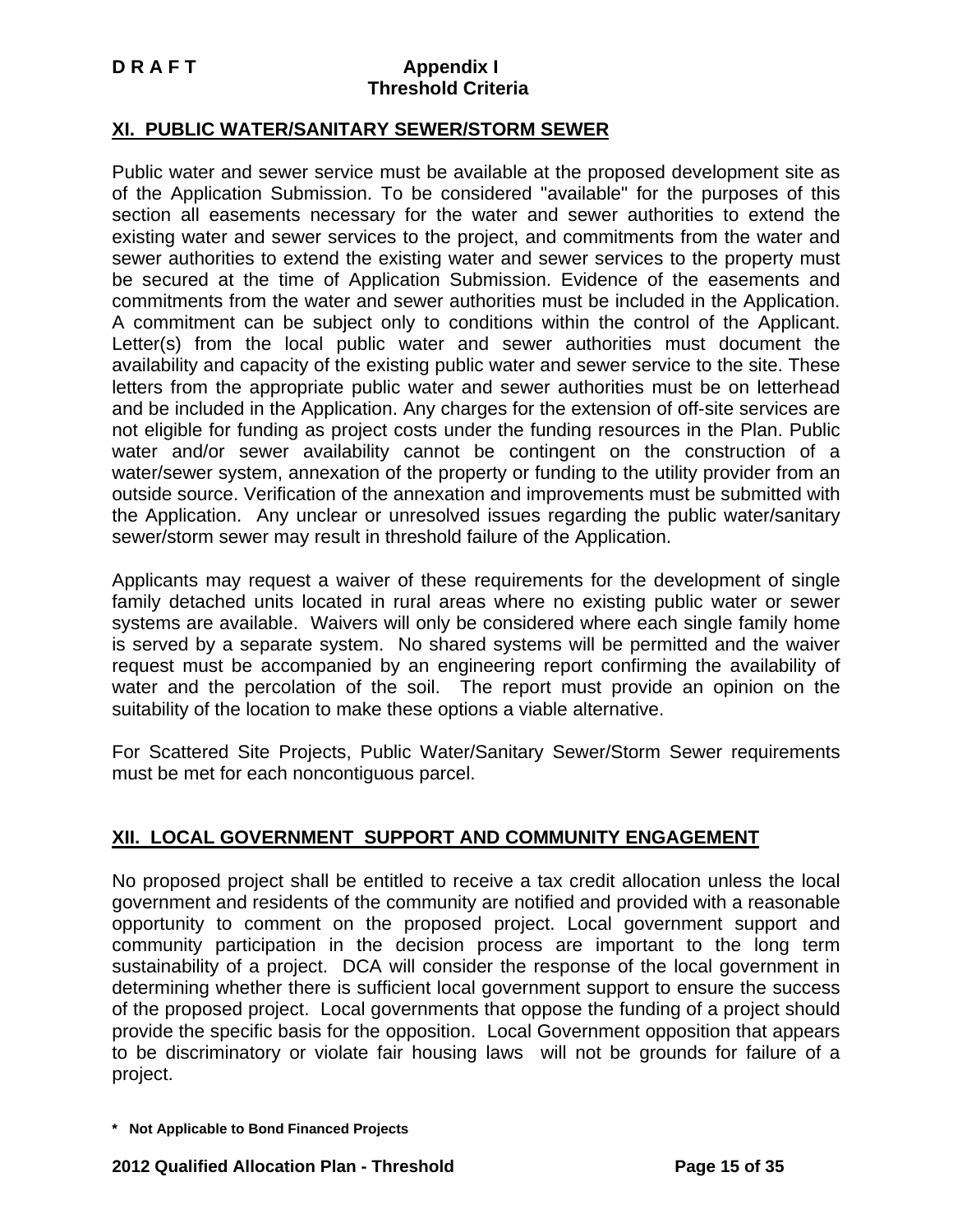## **Documentation**

- Evidence of public meetings and presentations regarding the proposed project to local government and residents of the community
- Resolutions of support or letters of support from local government officials (may be included but are not required)

DCA will give each local government an opportunity to comment on the project during the formal review process.

## **XIII. REQUIRED AMENITIES**

## **A.** *Standard Site Amenities*

All properties must include the following on-site amenities**:** 

- A community room or building,
- An exterior gathering area such as a gazebo or exterior covered porch located in a central area,
- An on-site laundry (1 washer and 1 dryer per every 25 units) or washers and dryers installed and maintained in every unit.

All the above amenities, with the exception of the on-site laundry, must be available to the tenants at no additional charge.

A Phased Tax Credit project with a previously funded phase generally should not share amenities.

#### **B.** *Additional Site Amenities*

All properties must include at least two Additional Site Amenities for projects that have 125 units or less. Properties with more than 125 units must include at least four Additional Site Amenities.

All amenities must meet the criteria set forth in the Architectural Manual.

## *Additional Amenity Pre-Approvals*

 Additional amenities not contained in the Architectural Manual must be approved by DCA prior to Application Submission. Applicants should submit a request for approval of additional amenities in accordance with **Exhibit A DCA Pre-Application Deadlines and Fee Schedule** to the Core Plan: Requests for approval of additional amenities must include a detailed description of the amenity following and must include justification of the appropriateness of the option for the targeted population.

**<sup>\*</sup> Not Applicable to Bond Financed Projects**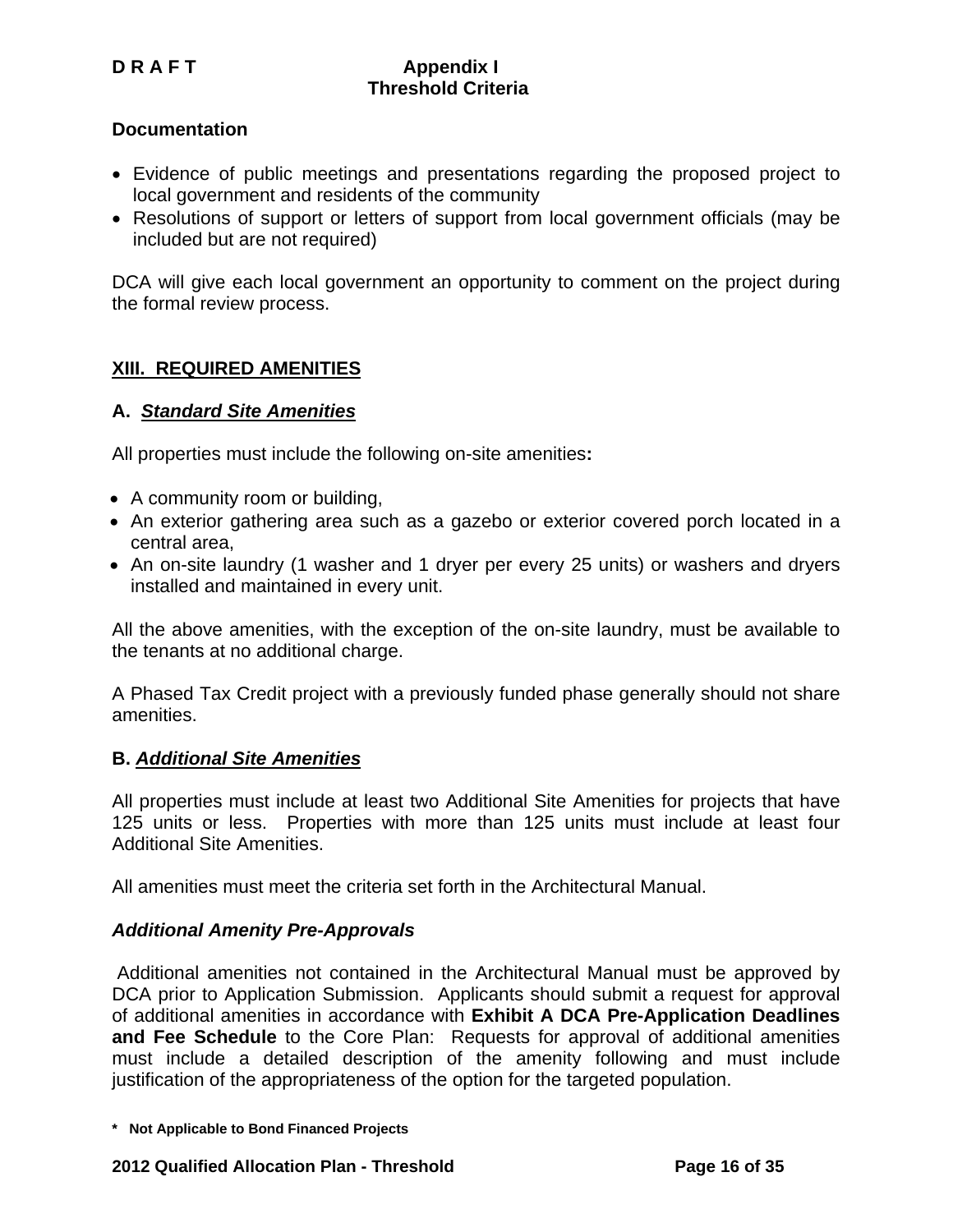## **C.** *Unit Amenities*

All units must include the following:

- HVAC systems
- EnergyStar refrigerators
- EnergyStar dishwashers
- Stoves
- Powder-based stovetop fire suppression canisters installed above the range cook top, or electronically controlled solid cover plates over stove top burners

## **D.** *Additional Requirements and Amenities for Senior and Special Needs projects (Elderly and Housing for Older Persons)*

- Elevators must be installed for access to all units above the ground floor
- Buildings more than two story construction must have interior furnished gathering areas in several locations in the lobbies and/or corridors
- 100% of the units must be accessible and adaptable, as defined by the Fair Housing Amendments Act of 1988

Applicants must enter all selections in the Threshold Criteria tab on the Application Form.

For Scattered Site Projects, required amenities must be met for each noncontiguous parcel unless a waiver is granted by DCA.

## **XIV. REHABILITATION STANDARDS**

## **A.** *Rehabilitation Construction Hard Costs*

The Code requires that all low-income units in a project receiving Credits remain rentrestricted and income-restricted for the 15-year Compliance Period and for 15 years after the close of the Compliance Period. Projects that propose rehabilitation must present a scope of work that will position the property to meet the entire extent of its statutory obligations. The Fannie Mae Expected Useful Life Tables should be used as guide to determining the components and systems that need to be replaced in order to meet the duration of all tax credit program obligations. It is expected that all work scopes will propose:

- A minimum per unit hard cost budget of \$25,000, excluding the construction of new community buildings and community building additions.
- A substantial gut rehabilitation where drywall is removed and only the structure remains in place.
- The replacement of existing exterior stairs, breezeways, and handrails that have no roof cover with covered vertical circulation.
- **\* Not Applicable to Bond Financed Projects**

#### **2012 Qualified Allocation Plan - Threshold Page 17 of 35**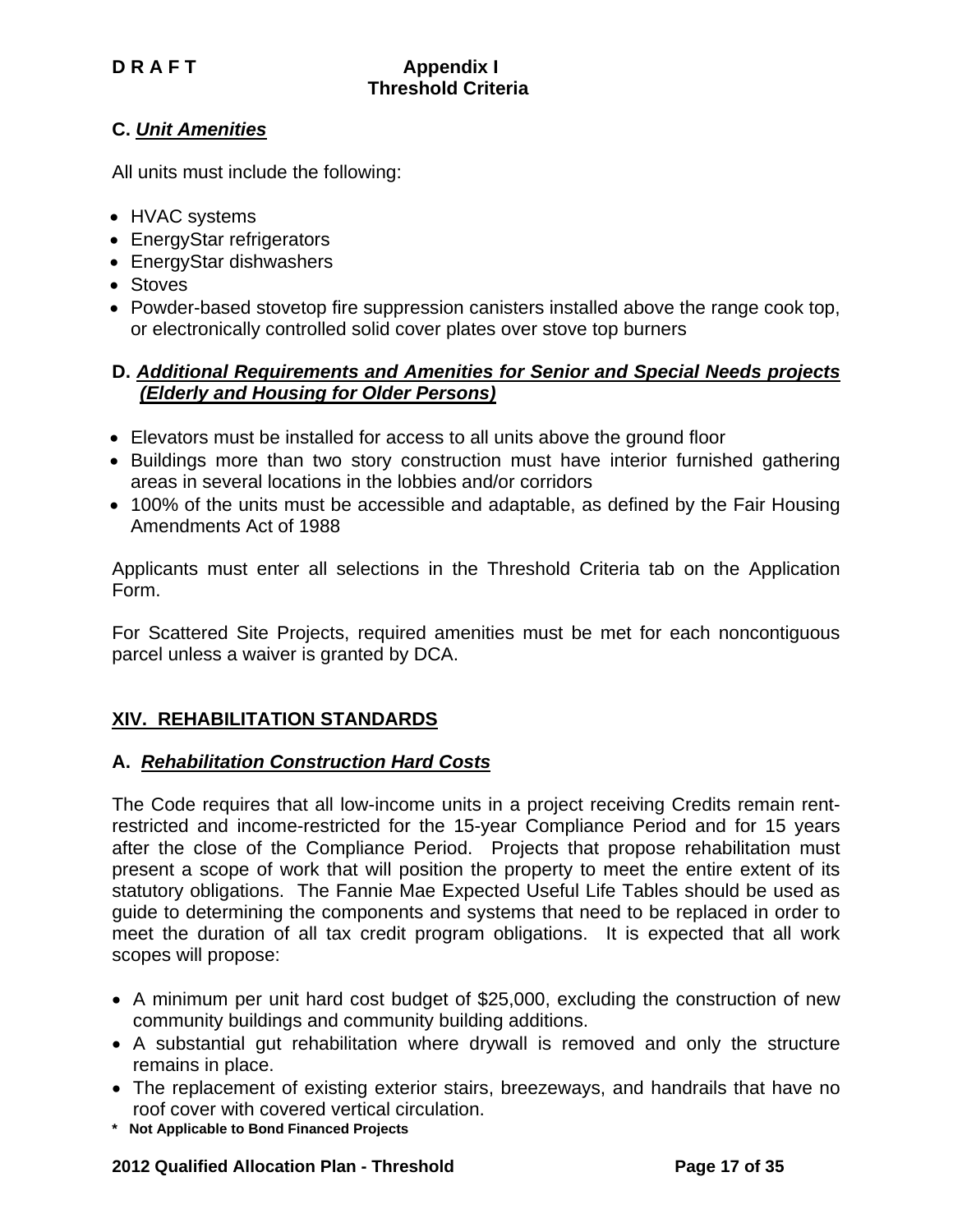- Materially the same scope of work in all units.
- The investigation and, if found deficient, the repair of all major interior and exterior systems including site services such as storm water and sewer.
- Compliance with the Architectural Manual upon completion of work.
- Compliance with all current building codes upon completion of work.
- Compliance with all DCA accessibility requirements upon completion of work. DCA does not distinguish between new construction and rehabilitation in its accessibility requirements.
- Compliance with UPCS upon completion of work.

DCA will review the type of construction and associated hard construction costs. Applications for the rehabilitation of a substandard property will not be funded if, in the opinion of DCA, the rehabilitation will not result in improved, safe and decent long-term housing, the proposed rehabilitation does not meet DCA standards, or if new construction would be more appropriate.

DCA may grant a waiver to projects that will not meet the above per unit average rehabilitation hard cost only if there is an overriding public policy or historic preservation need and physical needs assessment clearly documents that the existing property does not require a comprehensive rehabilitation. A certification from the architect must also be provided documenting that the proposed work scope is sufficient to ensure that the completed project will be viable and meet the DCA Useful Life Requirements. DCA may require as a condition of the waiver, that the financial pro forma clearly provide for the full funding of the capital replacement reserve.

## **B.** *Physical Needs Assessment*

For rehabilitation projects, a Physical Needs Assessment (PNA) completed by a DCA qualified consultant must be included in the Application, and prepared in accordance with instructions set forth in the Rehabilitation Guide in the Architectural Manual. Physical Needs Assessments are also required for adaptive reuse projects.

## **C.** *Work Scope and Budget*

A comprehensive work scope with budgeted construction costs including must be included in the same tab with the Physical Needs Assessment. The work scope shall be presented in the format required in the Rehabilitation Guide of the Architectural Manual and will include materials quantities and line item costs. DCA will not allow material changes in the scope of work after tax credit award. If awarded, final construction documents must be submitted to DCA in accordance with the timelines outlined in Exhibit A of the Core QAP that confirm the scope of work submitted with the Application.

DCA must be able to determine that the work scope addresses:

- all immediate needs identified in the PNA
- **\* Not Applicable to Bond Financed Projects**

## **2012 Qualified Allocation Plan - Threshold Page 18 of 35**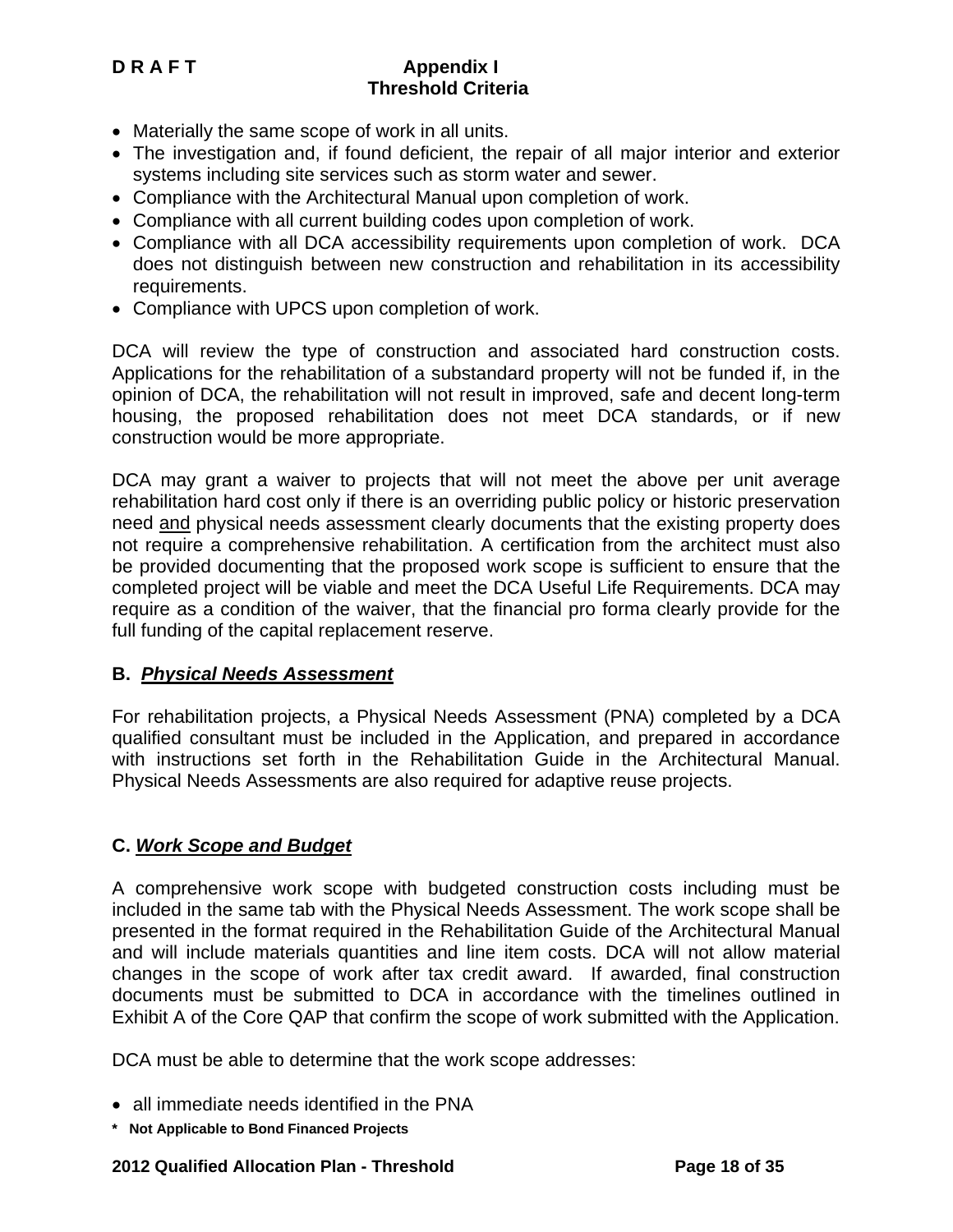- all application threshold and scoring requirements
- all applicable architectural and accessibility standards
- all remediation issues identified in the Phase I Environmental Site Assessment

In the event DCA determines that the PNA or work scope fails to address a major structural, Building Code, health, safety, marketing, accessibility, storm water retention, crawl space moisture, or other building system issue, DCA reserves the right to require additional third party reports to investigate existing conditions and provide solutions or to perform its own PNA and the Application may fail this Threshold requirement.

For Scattered Site Projects, Physical Needs Assessment requirements must be met for each noncontiguous parcel.

## **XV. SITE INFORMATION AND CONCEPTUAL SITE DEVELOPMENT PLAN**

A Conceptual Site Development Plan must be included in the Application, and prepared in accordance with instructions set forth in the Architectural Manual. The Conceptual Site Development Plan must be at least 11"x17" and include the following:

- Easements to be defined and indicated on plan;
- Topographic contours at appropriate vertical intervals
- Finish floor elevations of each building
- Wetlands, floodplains, and state waters located with areas of disturbance calculated for the Wetlands;
- Use of all adjacent properties clearly defined both graphically and in written form;
- Zoning setbacks and restrictions graphically indicated;
- Indication of all existing structures, tanks, slabs and any other improvements existing on the property;
- Indication of any other items, physical or otherwise that would affect the development of the subject property;
- Indication of the entrance access to the property and a layout of all buildings, roads, and parking areas defined all site development amenities; and,
- All site amenities indicated in the Scoring Criteria on the Application Form must be located on the site plan;
- All areas of tree and vegetation preservation must be defined.

DCA does not require an ALTA Survey for purposes of developing the conceptual site development plan. DCA may require a boundary survey if the precise location of the subject project is in question.

Waivers for variances from any architectural standard in the Architectural Manual must be submitted to DCA prior to the Application Submittal in accordance with Exhibit A to the Core Plan: DCA Pre-Application Deadlines and Fee Schedule.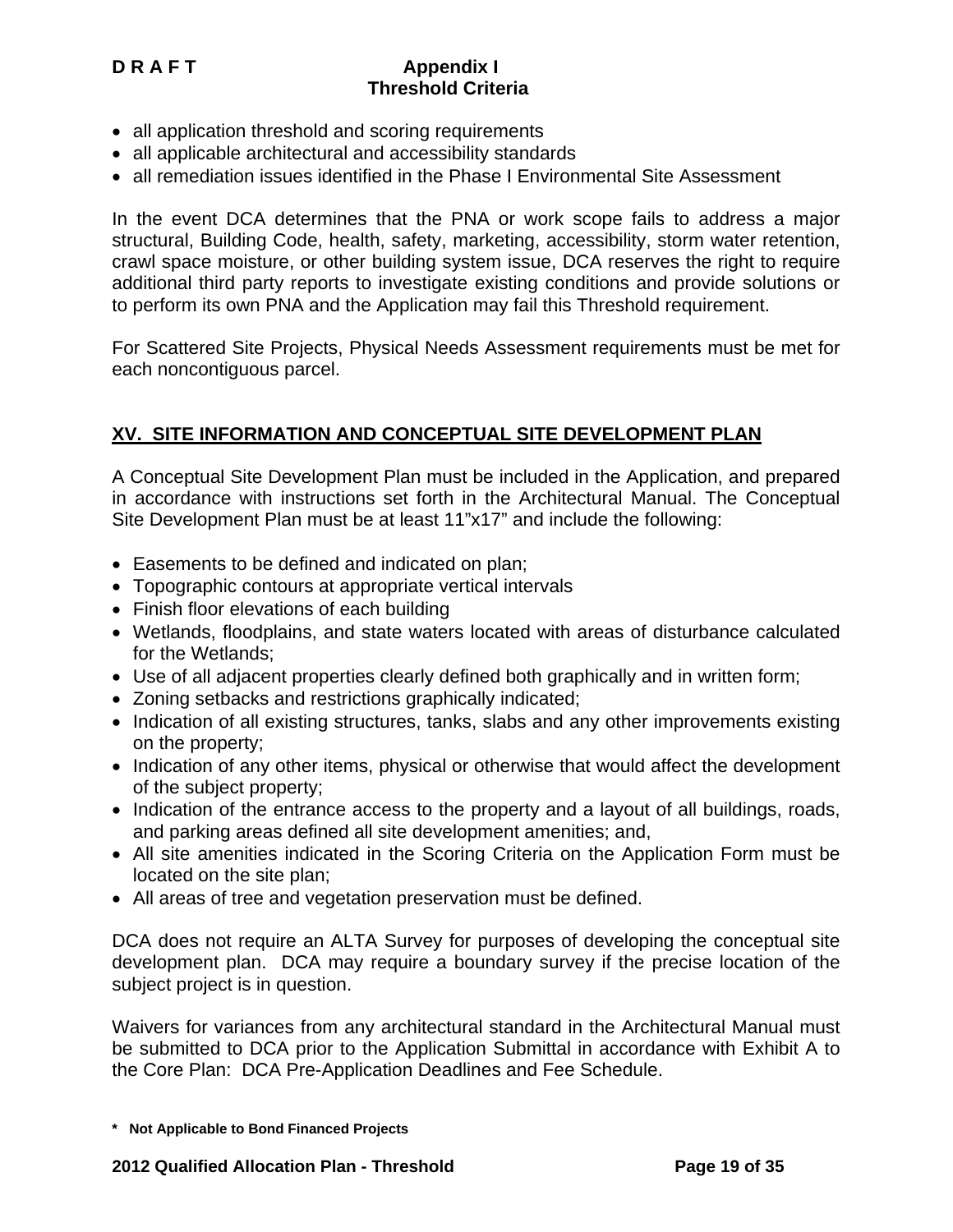For Scattered Site Projects, Site Information and Conceptual Site Development Plan requirements must be met for each noncontiguous parcel.

## **XVI. BUILDING SUSTAINABILITY**

All completed properties must achieve a minimum standard for energy efficiency and sustainable building practices. At minimum, all units at all projects must comply with the following**.** (Historic properties may apply for an exemption when compliance means loss of historic character-defining features and finishes)

- Compliance with 2009 International Energy Conservation Code (IECC). Proof of compliance must be submitted with the Permit Set of documents as required in Exhibit A of the Core QAP.
- Measured duct and building envelope leakage. Verification by certified HERS rater of a HVAC system duct leakage rate and dwelling unit air infiltration rate that meets or exceeds the EnergyStar Qualified Homes, Version 3 National Program Requirements for the appropriate project specific climate zone (the duct leakage rate for all climate zones in Georgia is < 4 cfm/100 square feet; dwelling unit air infiltration rate to outdoors for climate zone 2 is an ACH 50 of 6 and for climate zones 3 and 4 is an ACH 50 of 5). Verification testing must follow the EnergyStar testing protocol. If the project is not seeking a green building certification, test reports verifying compliance must be submitted at either the LIHTC final certification or HOME Loan final construction draw, whichever comes first. Projects that plan to utilize Packaged Terminal Air Conditioners (PTAC's) or mini-splits for all units are exempt from the duct leakage requirement.
- Bathroom fans. Maximum allowable sound level of 2.0 sones, minimum 80 cfm, minimum efficiency level of 1.4 cfm/watt. Connect fans to the light switch or provide fans with motion sensor.
- Lighting. Install fluorescent lights for at least 80% (by fixture count) of the required indoor lighting
- Plumbing fixtures. In all units: shower heads <2.0 gpm, bathroom faucets < 1.5 gpm, and kitchen faucets <2.2 gpm
- Low VOC wall and floor finishes
- Water heaters:
	- − For gas tanks, Energy Factor 0.62
	- − For 40 gallon and smaller electric tanks, Energy Factor 0.93
	- − For larger than 40 gallon electric tanks, Energy Factor 0.92
- EnergyStar appliances (refrigerators, dishwashers, washing machines provided by owners in units

The final construction documents must clearly indicate all components of the building envelope and all materials and equipment that meet these requirements. Refer to the Architectural Manual for additional information on basic design, appliances, and equipment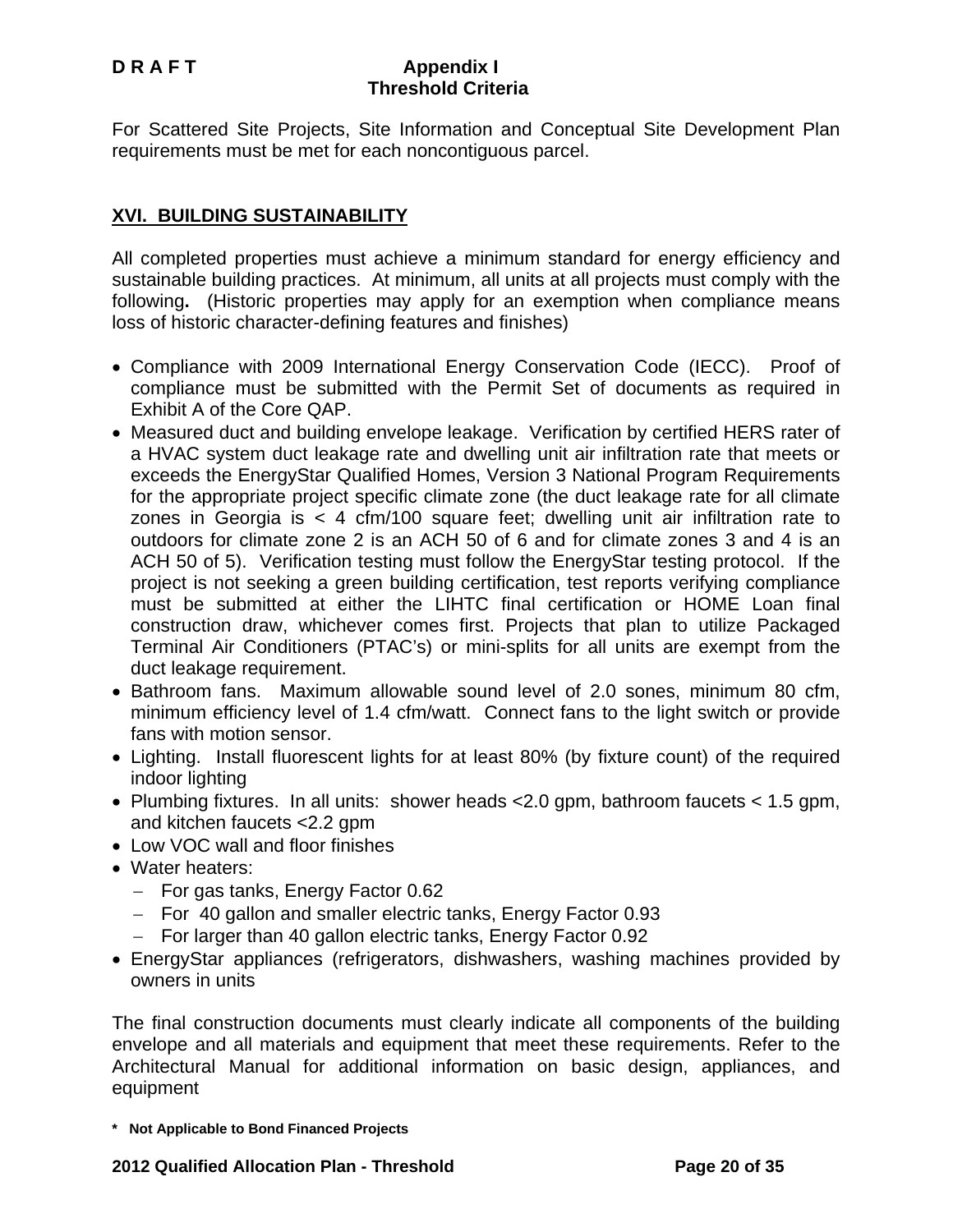## **XVII. ACCESSIBILITY STANDARDS**

## **A.** *All projects funded under the Plan must meet the following accessibility standards at the time of project completion***:**

- All projects that receive allocations or funding under the Plan must comply with all applicable Federal and State accessibility laws including but not limited to: The Fair Housing Amendments Act of 1988, and Americans with Disabilities Act, Georgia Fair Housing Law and Georgia Access Law as set forth in the 2012 Accessibility Manual. All New Construction projects that receive allocations or funding under the Plan must comply with Section 504 of the Rehabilitation Act of 1973. When two or more accessibility standards apply, the applicant is required to follow and apply both standards so that a maximum accessibility is obtained, and
- All applicable DCA accessibility requirements detailed in the Architectural Standards of the 2012 Architectural and Accessibility Manuals.

#### **B.** *Regardless of whether a project anticipates using federal funds as a funding source, all proposed projects must include the following DCA requirements:*

- At least 5% of the total units (but no less than one unit) must be equipped for the mobility disabled, including wheelchair restricted residents. Roll-in showers must be incorporated into 2% of these units (but no fewer than one unit); and
- At least an additional 2% of the total units (but no less than one unit) must be equipped for hearing and sight-impaired residents.
- DCA does not distinguish between new construction and rehabilitation regarding accessibility requirements. This may include moving partitions to accommodate required clearances.

The same unit cannot be used to satisfy the 5% and 2% requirement.

**C.** *Each project selected for allocation is required to retain a DCA Qualified consultant to monitor the project for accessibility compliance.* The consultants must perform a pre-construction plan review and inspect the project at least 3 times during construction to monitor grading operations, framing, and final compliance. DCA must be copied on all reviews/reports.

Any exemptions to the applicable federal, state and local accessibility laws must be supported by a legal opinion that supports such exemptions. In addition, DCA will review requests for exemptions from the DCA Accessibility Standards set forth in the Accessibility Standards section of the Application Manual.

For Scattered Site Projects, the 5% and 2% requirements are applicable to the project as a whole; however, distribution of the units must be across the non-contiguous parcels.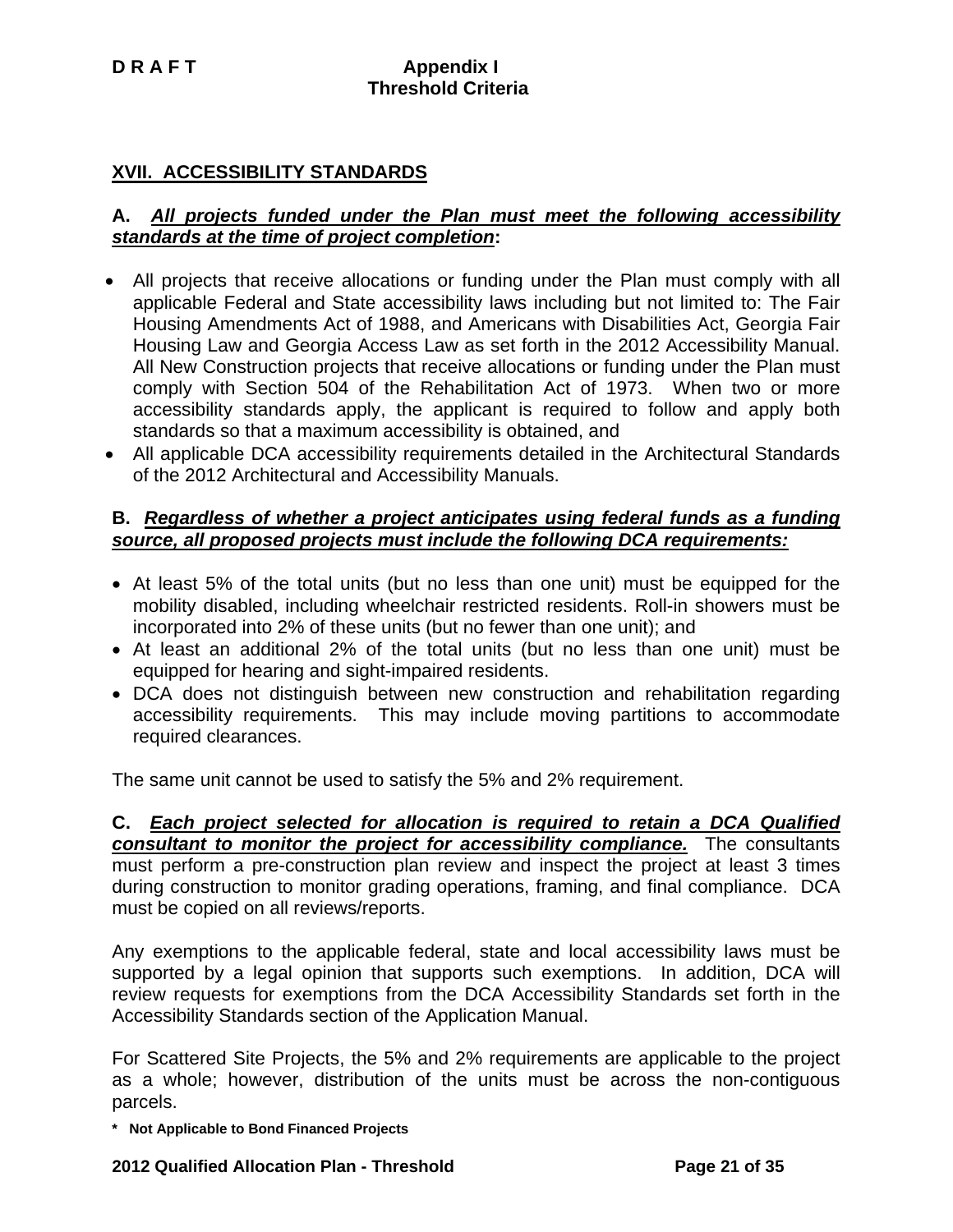## **XVIII. ARCHITECTURAL DESIGN & QUALITY STANDARDS**

All applications must meet the Architectural Standards contained in the Architectural Manual for quality and longevity. The standards are intended to promote the integration of new construction/rehabilitation into the existing community and to promote sustainable design and the protection of resources. The marketability of the property and appearance of the site are important components in the final product.

## **A.** *Constructed and Rehabilitation Construction Hard Costs*

DCA will review the type of construction and associated hard construction costs. Applications for the rehabilitation of a substandard property will not be funded if, in the opinion of DCA, the rehabilitation will not result in improved, safe and decent long-term housing, the proposed rehabilitation does not meet DCA standards, or if new construction would be more appropriate. A similar review of project financial feasibility and economic viability will be conducted for all Applications proposing new construction to ensure that each project's construction hard costs will produce high quality housing for the targeted tenant market**.** 

## **B.** *Standard Design Options for All Projects*

Projects must choose from the standard design options as detailed below and enter each selection in the Threshold Criteria tab of the Application.

## **1***. Exterior Wall Finishes*

Select and enter in the Threshold Criteria tab of the Application **one** category from this list:

- Exterior wall faces must have an excess of 40% brick or stone on each of the total wall surfaces. This is applicable to all sides of the buildings including the front wall face, each side's wall face and the rear wall face of the buildings. On all exterior walls the brick/stone must extend to all areas of grass, landscaping and other areas of soil or mulch.
- For the rehabilitation of buildings that are eligible for historic preservation credits, maintain and, if necessary, replace with matching materials, the existing or original exterior finish surfaces including the front wall face, rear wall face and both side wall faces.
- For the rehabilitation of buildings that do not have existing brick or stone in excess of 40% (and are not eligible for historic credits), replace and upgrade the existing exterior finish surfaces on all wall faces including the front wall face, rear wall face and both side wall faces with brick or a product that provides a 40 year warranty.

**<sup>\*</sup> Not Applicable to Bond Financed Projects**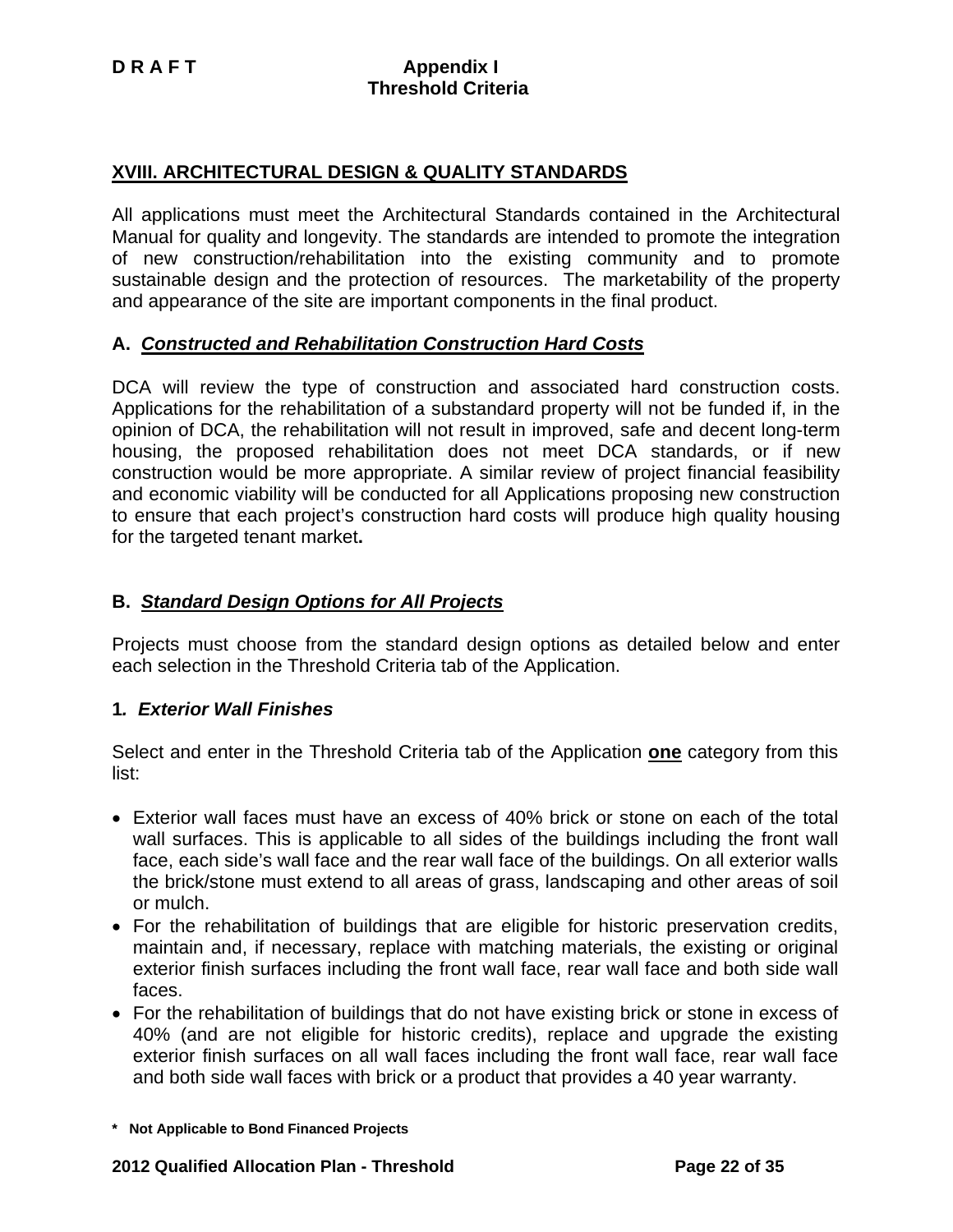• For single family units, the total building envelope shall have 35% minimum brick coverage; remaining 65% must be fiber cement siding or other 40 year warranty product.

## **2***. Major Building Component Materials and Upgrades*

For all construction types major building component materials may be upgraded from the minimums as delineated in the Architectural Manual. Select **one** from the following list and enter in the Threshold Criteria tab of the Application:

- Fiber cement siding or other 40 year warranty product installed on all exterior wall surfaces not already required to be brick (Rehabilitation projects that do not propose adding 40% brick or maintaining existing 40% brick are not eligible for this option.)
- Upgraded roofing shingles, or roofing materials (warranty 30 years or greater)

Consideration will be given to additional design options not listed above if proposed by the Applicant prior to the Application Submittal in accordance with Exhibit A to the Core Plan: DCA Pre-Application Deadlines and Fee Schedule. Proposals must include a detailed description of the design option and justification of the appropriateness of the option for the targeted population.

**<sup>\*</sup> Not Applicable to Bond Financed Projects**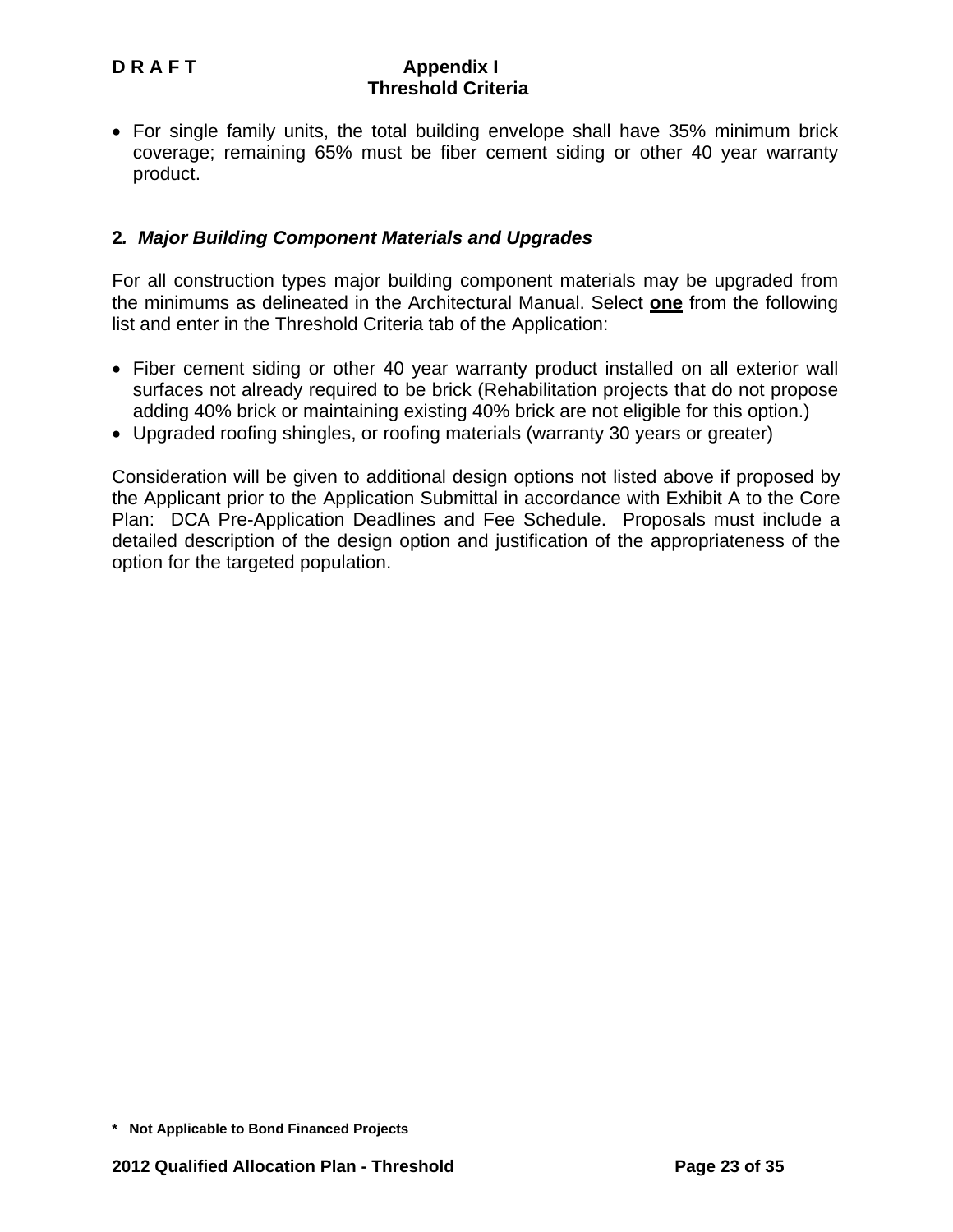## **XIX. QUALIFICATIONS FOR PROJECT PARTICIPANTS (Performance)**

## **A.** *Overview of Qualification Requirements*

Each Project team (general partner and developer, or the principal(s) thereof) must demonstrate the qualifications necessary to successfully own, develop and operate the proposed tax credit project. DCA will undertake a comprehensive review of the proposed Project team as a whole to determine that it has the financial capacity, credit history, technical skill, and performance history to successfully own and develop a tax credit project that receives an allocation of credits under the 2012 Qualified Allocation Plan. While DCA recognizes the importance of developing capacity in the development community, current economic conditions require that Project teams as a whole demonstrate proven ability to develop a project concept and financing structure, complete a competitive application for tax credits, obtain financing and syndicator commitments quickly, close on the financing, negotiate and contract with general contractors for the construction or rehabilitation of the project, oversee construction, comply with tax credit program regulations, meet statutory deadlines and successfully lease up and operate the completed project. For purposes of reviewing the qualifications of the proposed Project team, DCA will review the proposed project team's experience and capacity to perform all of these functions. Further, DCA discourages the structuring of projects solely for the purpose of points. DCA will look beyond the submitted documentation to determine the real parties involved in the owner and development organizational entities for each proposed project.

#### *Full Disclosure* **- DCA requires full disclosure of who is involved in a proposed tax credit development. The following are the rules of disclosures for this category.**

- 1. DCA requires complete disclosure of **all** entities and individuals in the Project team organizational structures.
- 2. DCA may require complete disclosure of all real estate and commercial loans for the project team through the submission of a complete and accurate real estate properties disclosure.
- 3. Any relationship between individuals or entities of the Project team that could constitute a conflict of interest or identity of interest between the parties must be disclosed.
- 4. Complete organizational charts must be submitted for the Owner and Developer entity that clearly show all principals down to individuals involved in the ownership and development of the project. Please note that no change to the project owner/developer structure can be made without the express consent of DCA.
- 5. **All** Development fee sharing arrangements must be disclosed. DCA considers all individuals or entities that receive a portion of the Development fee to be part of the Development structure.

**<sup>\*</sup> Not Applicable to Bond Financed Projects**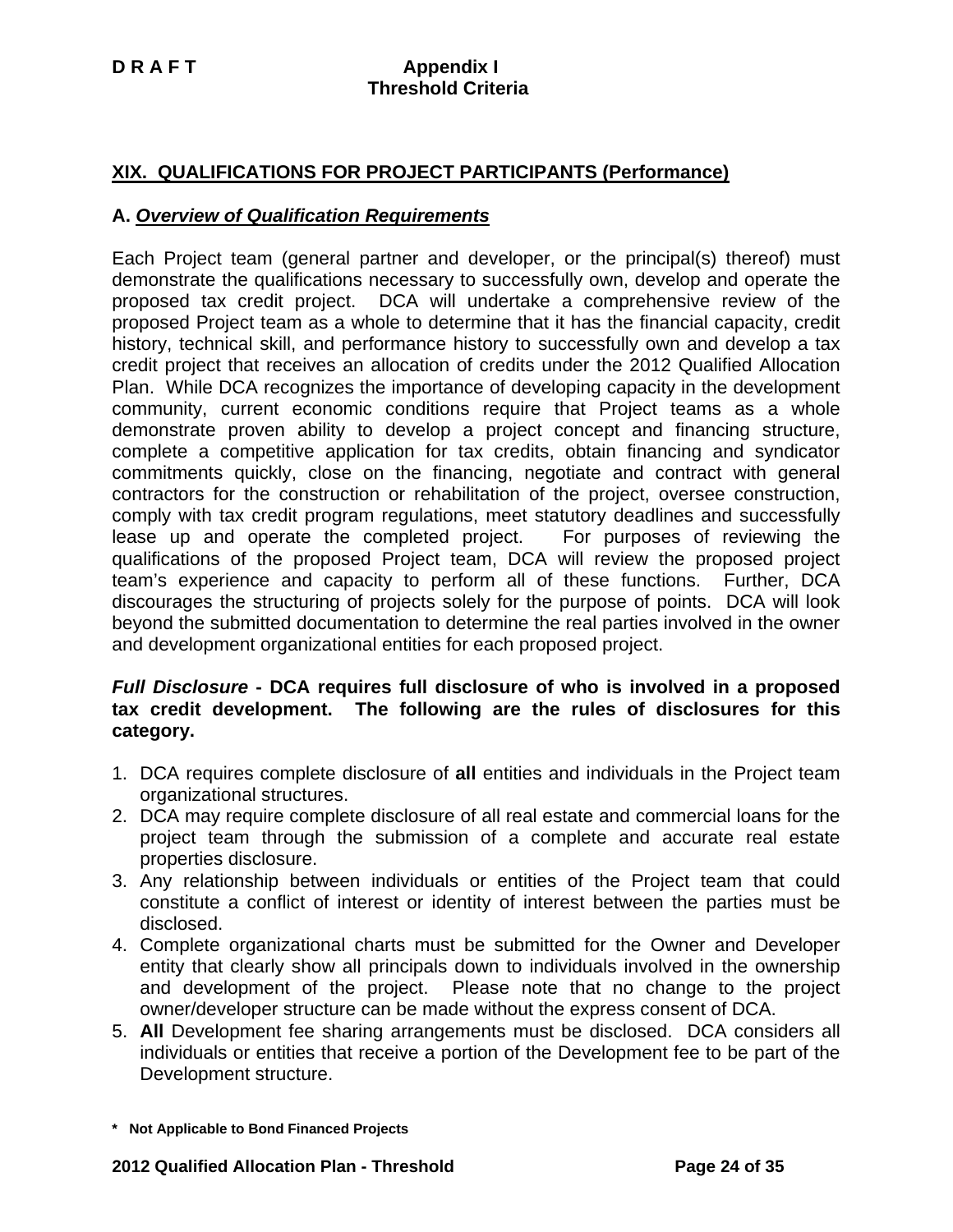- 6. **All** Guarantor agreements must be disclosed. DCA may determine that a Guarantor is actually a real party in interest to either the General Partner and/or Developer entities.
- 7. **All** consulting agreements direct or indirect, paid or unpaid shall be disclosed. DCA will review the amount of consulting fee to determine if a consultant is a real party in interest to either the General Partner and/or Developer entities.
- 8. Any Project team member that has withdrawn or been involuntarily removed from a HOME or Tax Credit project in the last thirty-six months must disclose this information to DCA as part of its eligibility submission.
- 9. All pending litigation.
- 10. Significant non performance in a government program must be disclosed.
- 11. Any Project team member that has an adverse credit history including but not limited to a default in the payment of any commercial or personal loan must disclose that information.

*Principal* shall generally be defined as an individual who has at least a direct ownership interest in the general partner or developer entity and who materially participates in the ownership, development and operation of the project through regular, continuous and substantial involvement. For purposes of a non-profit entity, DCA will consider the executive director as a principal.

In the event a Project team undergoes a personnel change which results in the departure of key experienced staff, DCA at its discretion, may determine that previous projects owned and developed under the direct supervision of the departed staff will not be considered in this analysis.

## *Adverse Conditions*

In the event that DCA determines that there are adverse conditions which may affect any of the Project Team members as a result of their credit history or past involvement in real estate development, DCA may determine that a Project Team is not qualified. For purposes of determining whether adverse conditions will affect the qualifications of a project team, DCA may look beyond the principals to those within the sphere of influence as that term is defined by HUD.

The following are some, but not all adverse conditions that may affect the ability of a team to qualify for funding.

- Affordable Housing properties that have significant physical conditions or uncured Level 3 UPCS violations or life safety issues
- Outstanding flags in HUD's national 2530 National Participation
- Projects awarded tax credits in 2010 or earlier (with or without ARRA funding) for which the construction financing or equity investment has not closed;
- Adverse Credit history including bankruptcy, foreclosure or litigation.
- Mortgage default or arrearage of three months or more within the last five years on any multifamily housing project.
- Ineligible to participate in any government funding program.
- **\* Not Applicable to Bond Financed Projects**

## **2012 Qualified Allocation Plan - Threshold Page 25 of 35**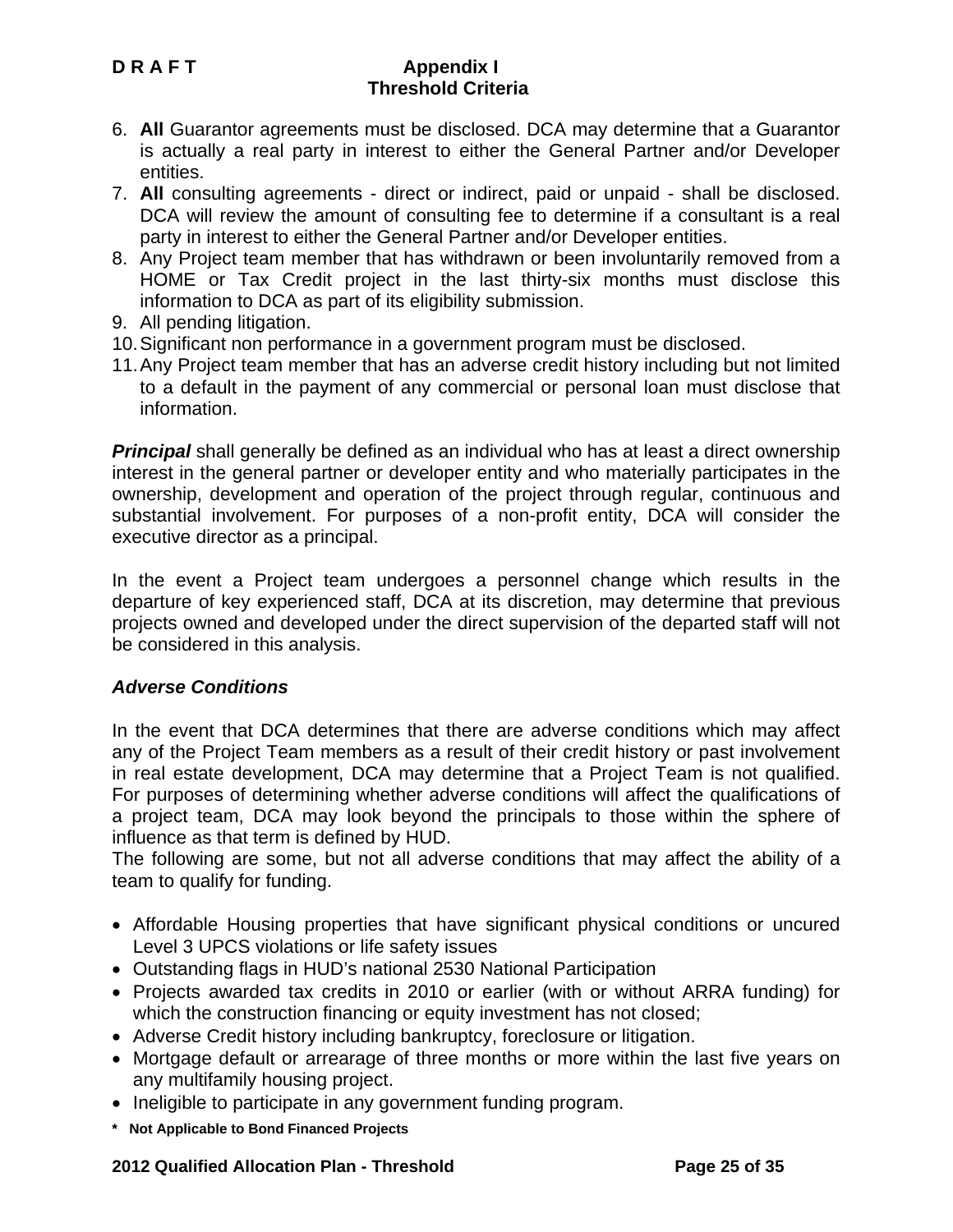- Project Failure or closure
- The foreclosure of a property that is encumbered by a DCA HOME loan will be considered a serious adverse condition. Foreclosure that occurs prior to completion of the statutory period of affordability may be grounds for debarment from DCA funding processes.
- Failure to utilize allocated credits

## *Examples of Conditions*

- Additional third party oversight of certain functions such as construction management.
- Front end analysis of proposed costs.
- Evidence that projects not completed are proceeding as scheduled.
- Reduced owner/developer caps
- Limitations on size of proposed projects.
- Limitations on ability to partner for purposes of meeting qualification requirements.
- Consultant or Partnership Requirements.
- Additional Documentation

## **B.** *Overview of Qualification Categories*

After analysis of all submitted information, DCA will make a determination that a project team falls within one of the following categories:

## **1***. Qualified without Conditions*

- **(a)** A Project Team that can conclusively demonstrate that they currently own and operate 5 (five) or more successful tax credit projects in or outside of Georgia in which they own a minimum 20% interest in the General Partner and Development entities will generally be deemed Qualified without Conditions if DCA determines that no adverse conditions affect any of the team members. Only projects which have been completed (including permanent loan conversion) and which are currently 90% occupied will be counted towards the requisite 5-project minimum. The Project Team must have been involved in each of the five projects from the initial allocation of credits.
- **(b)** A Project Team that can conclusively demonstrate that they currently own and operate 2 (two) or more successful tax credits projects in or outside of Georgia in which they own a minimum 20% interest in the General Partner and Development entities may be deemed qualified without conditions if DCA determines that no adverse conditions affect any of the team members. In making this determination, DCA will consider recent project history that reflects the ability to close equity deals, interests of less than 20% in tax credit projects where the team member has issued personal guarantees, and recent successful development experience. Only projects which have been completed and which are currently 90% occupied will be considered.

**<sup>\*</sup> Not Applicable to Bond Financed Projects**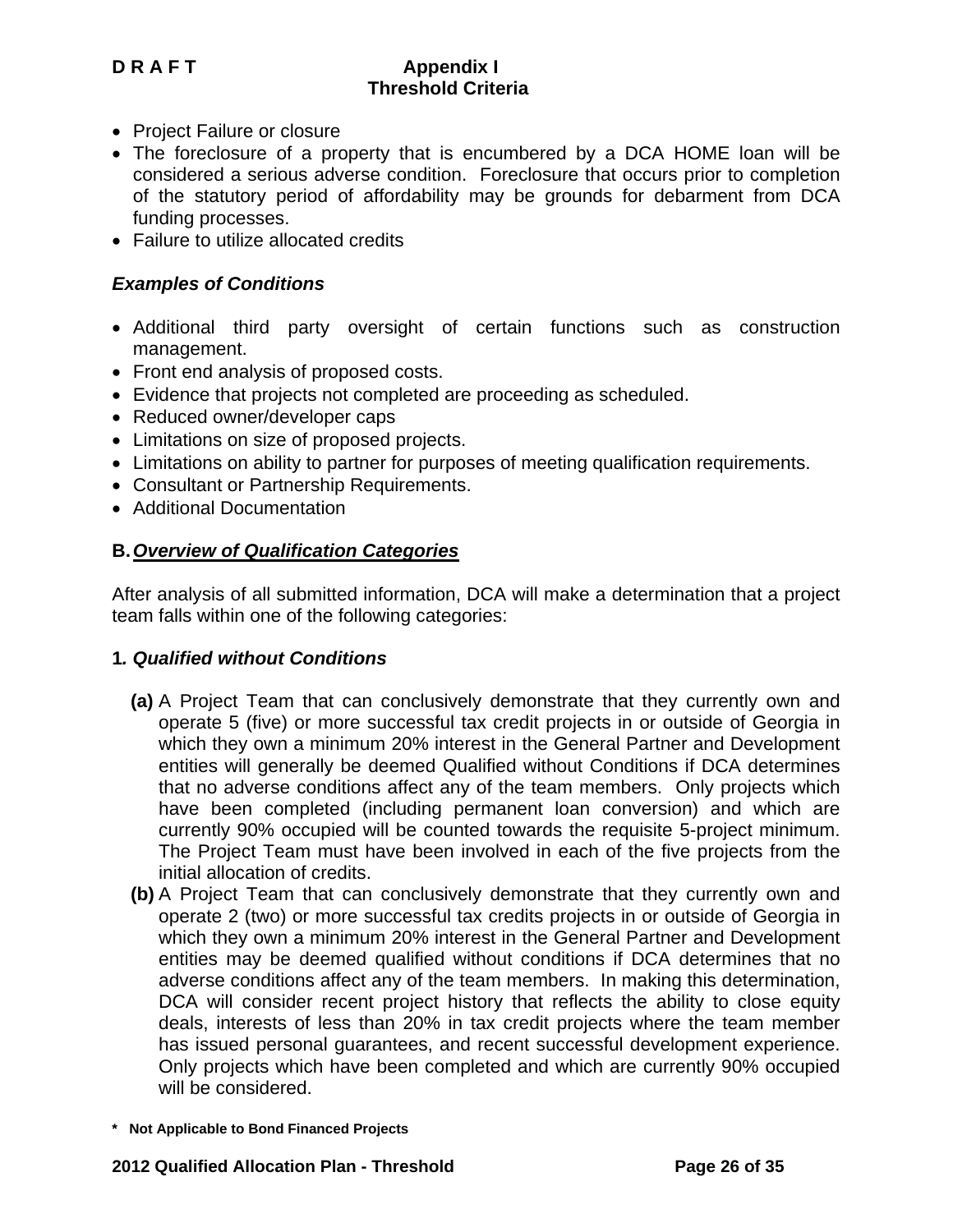## **2.** *Qualified with Conditions*

A Project Team that cannot demonstrate that they meet the requirements to be deemed qualified without conditions or has experienced a material change in their key staff, organization structure or financial status, may be deemed qualified but subject to one or more of the conditions as determined by DCA. Project teams that are deemed qualified to participate will generally fall within the following categories:

- a. The Project team has successfully developed multiple tax credit projects in the past, but does not currently own or operate the requisite number of projects.
- b. The Project team successfully developed and owns the requisite number of tax credit projects, but does not have the required 20% interest in those projects.
- c. The Project team can demonstrate successful developer and ownership experience, but has one or more adverse conditions that might but will not conclusively affect the ability of the Team to complete the proposed project.
- d. The Project team has demonstrated successful developer and ownership experience, but has a material change in its key personnel or organization.

## **3***. Not Qualified*

DCA reserves the right to determine that, in its sole and absolute discretion, a Project Team is not qualified to participate in the Tax Credit Round. That determination may be based on the proposed **Project team**'s lack of capacity to successfully complete the proposed development due to the current condition or past performance of its portfolio of affordable housing projects. DCA may also consider projects in progress, prior performance in meeting construction commencement, projects with recaptured credits and completion deadlines, as well as the number of outstanding incomplete DCAfunded developments when determining qualifications and capacity. DCA may also determine that a proposed Project Team does not have sufficient credit history or financial strength to participate in the tax credit process.

## **C.** *Options for Non-qualified Entities*

## *1. Partnering with a Qualified Without Conditions entity*

DCA generally encourages entities that have insufficient technical expertise and/or experience to partner with qualified entities to gain experience and capacity in the tax credit program.

## *2. Capacity Building for industry professionals*

 A Project Participant that has extensive experience in the tax credit industry but who does not have the requisite successful tax credit ownership and/or development experience may also be deemed qualified under a probationary designation with conditions. An Applicant seeking a probationary designation must show the following:

**<sup>\*</sup> Not Applicable to Bond Financed Projects**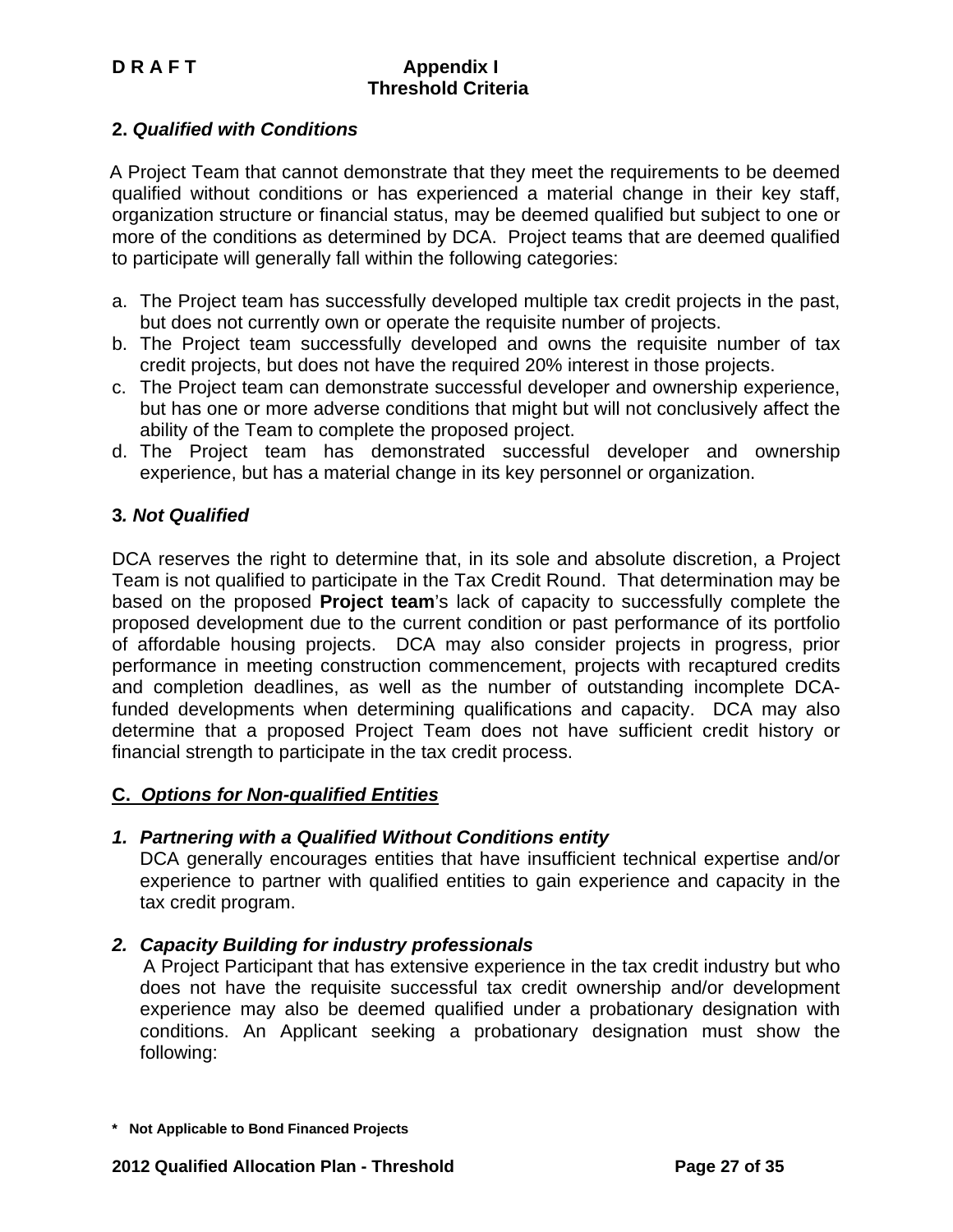- Evidence of full time employment in the Tax credit industry for a minimum period of five years
- Evidence of material participation in the successful development of at least two Tax Credit projects during that period. (Ownership interest is not required)
- No participation in adverse development
- Complete resume
- Completed release to allow DCA to perform a personal credit check and a criminal background check
- Business Plan which outlines how the Project Team will address different areas required for successful development of tax credit project.
- Evidence of sufficient liquidity to attract syndication either through the assets of the project team or through a guarantor may also be required.
- Narrative of proposed project and organizational structure
- Documentation of liquidity

If an Applicant granted probationary designation by DCA determines that a partner would increase the change of project success, DCA may but is not required to grant a waiver of project cap limitations for the proposed partner.

## **D.** *Management Company's Experience*

A proposed property management company can meet this Threshold criterion by demonstrating successful property management experience as follows.

- 1. The proposed property management company must demonstrate prior experience in the management of at least four (4) Tax Credit multifamily rental housing projects of similar size (number of dwelling units) to the proposed project.
- 2. To be considered, the management company's experience with a project must extend for at least two (2) years and include project lease up experience and stabilization (90% occupancy within one year of placed in service date).
- 3. Only property management experience that occurred subsequent to January 1, 2002 will be considered under this criterion.
- 4. This Management Experience requirement may be met only through the experience of the Management Company or through the experience of its principal(s).
- 5. Management companies must maintain a regional office located in GA or one of the contiguous states to GA.

# **XX. COMPLIANCE HISTORY SUMMARY**

**\* Not Applicable to Bond Financed Projects**  The principal and entities of each General Partner, Developer, Management Company and Project consultant (used to meet DCA experience requirements) must submit a complete and correct DCA Performance Workbook, as required in the electronic core application. Each Compliance History Summary (CHS) form must list all projects in which an entity or principal has participated in the ownership, development or management in the State of Georgia and in any other state. Compliance audit detail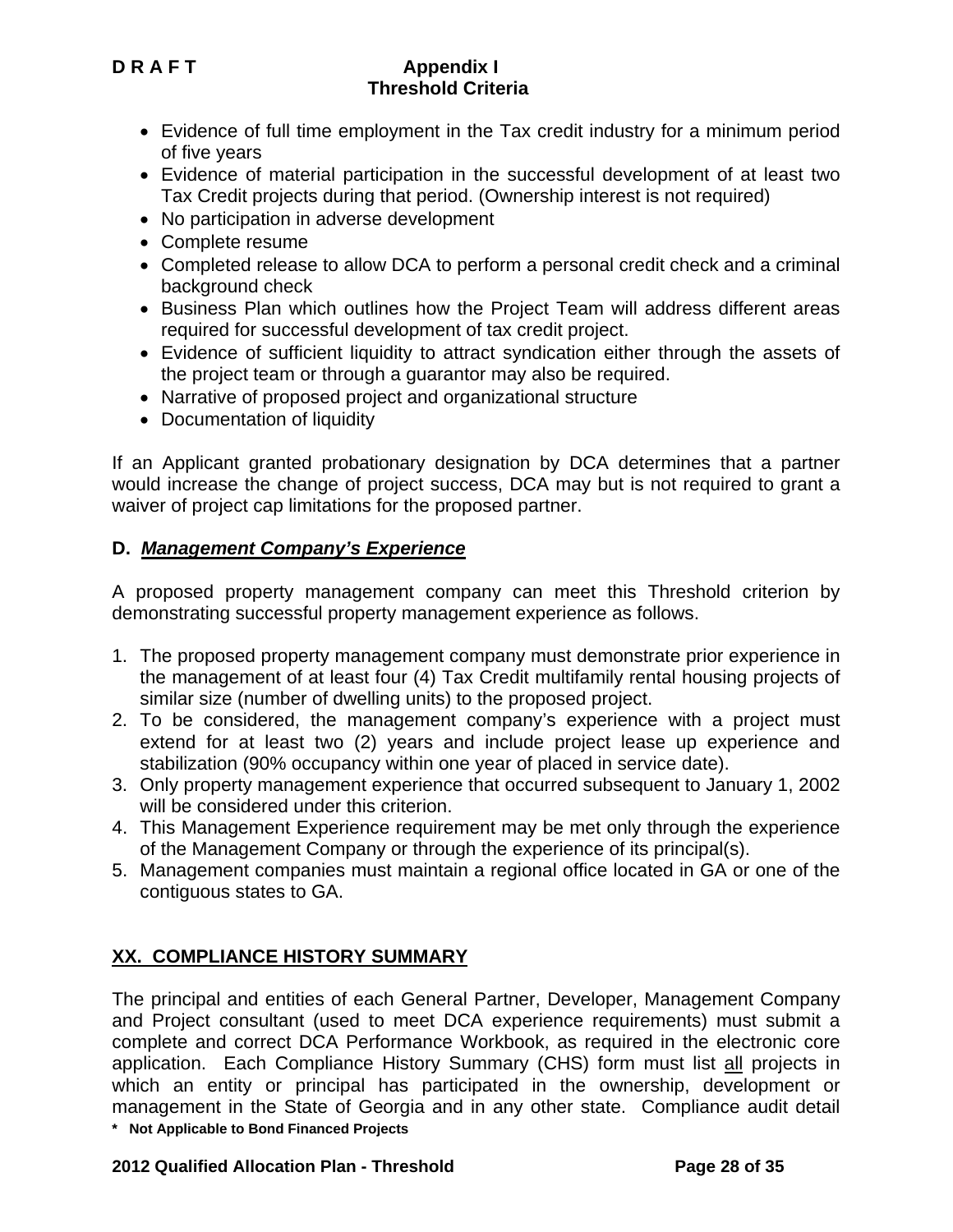should be completed for only the last three years. In addition, the following documentation must be included in the application as detailed in the Performance Workbook:

- Completed Compliance Questionnaire for each General Partner, Developer, Management Company and Project Consultant.
- Organizational Chart
- DCA Compliance history form executed by other State Housing Agencies pursuant to DCA instructions. In the event an Owner is unable to obtain documentation from another State Housing Agency, written documentation of the attempts should be submitted to DCA. DCA will contact the Agency directly to obtain the required information.

In the event an Applicant fails to provide correct and complete information, DCA may request additional clarification. Clarifications may be utilized to decrease an Applicant's Compliance History score, but will not be used to increase the score.

Note: Internal Revenue Service Form 8821 may be requested by DCA for any Project Participant listed on the Experience Summary or Organizational Chart at anytime during DCA's review of a Project Participant's compliance history.

Owners/Developers and Managers of Tax Exempt Bond projects must also complete these forms. DCA will score each entity in accordance with the scoring requirements set forth in Appendix II. Entities that do not meet DCA minimum scoring requirements will be deemed to have not met this Threshold requirement.

# **XXI. ELIGIBILITY FOR CREDIT UNDER THE NON-PROFIT SET ASIDE**\*

To be eligible for Credit under the non-profit set aside:

- The organization must be a qualified non-profit, defined as a  $501(c)(3)$  or  $501(c)(4)$ organization, which is not affiliated with or controlled by a for-profit organization and has included the fostering of low income housing as one of its tax-exempt purposes.
- The qualified non-profit(s) must materially participate in the project as described in IRC Section 469(h).
- The qualified non-profit(s) must own at least 51% of the general partner's interest in the proposed project and be the managing general partner of the ownership entity.
- For purposes of this set aside, the term "qualified non-profit" includes any corporation if 100 percent of the stock of such corporation is held by one or more qualified nonprofit organizations at all times during the period such corporation is in existence.
- The non-profit must receive a percentage of the Developer Fee greater than or equal to its percentage of its ownership interest.

**<sup>\*</sup> Not Applicable to Bond Financed Projects**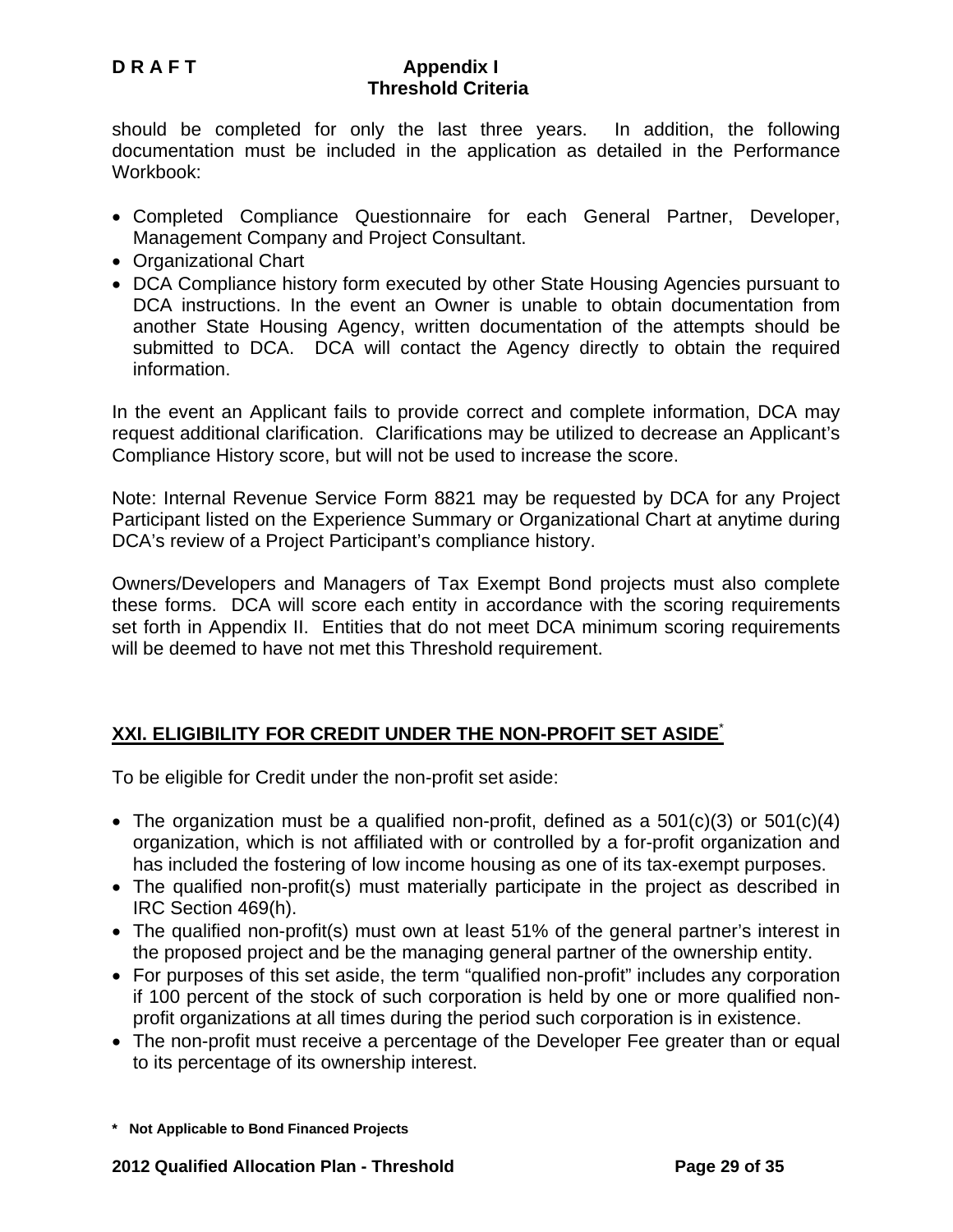• A copy of the general partnership joint venture agreement that indicates the nonprofit's general partnership interest and Developer Fee amount must be included in the Application.

Non-profit organizations applying for Credit under the non-profit set aside must include in the Application an opinion of a third party attorney who specializes in tax law on the non-profit's current federal tax exempt qualification status in accordance with the prescribed format contained in the Manual. If such an opinion has been previously obtained, this requirement may be satisfied by submitting the opinion with documentation demonstrating that the non-profit's bylaws have not changed since the legal opinion was issued.

For Scattered Site projects, the eligibility for Non-profit Set aside requirements must be met by the project as a whole.

## **XXII. ELIGIBILITY FOR CREDIT UNDER THE PRESERVATION SET ASIDE**

The following existing affordable housing projects are eligible for inclusion in this set aside:

- An existing tax credit property which has met or will meet the 15-year Compliance Period prior to the earlier of the date of acquisition by the new development owner or the end of the year of the carryover allocation.
- Projects under development by a local public housing authority using replacement housing factor (RHF) funds or a loan secured by the assets and/or capital funds of the PHA as the primary source of financing.
- Projects that have a project-based Section 8 contract but are eligible to opt out of that contract with a one-year notice to tenants. To be eligible to opt out, the Contract must be out of its original term and in a renewal period of 5 years or less.
- Existing HUD 236 projects. The Interest Reduction Payment (IRP) must be decoupled from the Section 236 agreement if housing credits are awarded (exceptions permitted on case-by-case basis). The affordability requirements of the Section 236 agreement must also be maintained for the property.
- Any other affordable non-public housing project that has existing funding from HUD, is severely deteriorated and has been designated by HUD as a preservation project that is in danger of losing its affordability.

DCA may determine in its sole discretion that projects are Ineligible for the set aside for the following:

- Outstanding or uncured major non-compliance issues
- Functional obsolescence
- Rehabilitation will cause a 10% increase or greater in rents
- Property is in substantially good condition and does not need immediate recapitalization
- **\* Not Applicable to Bond Financed Projects**

#### **2012 Qualified Allocation Plan - Threshold Page 30 of 35**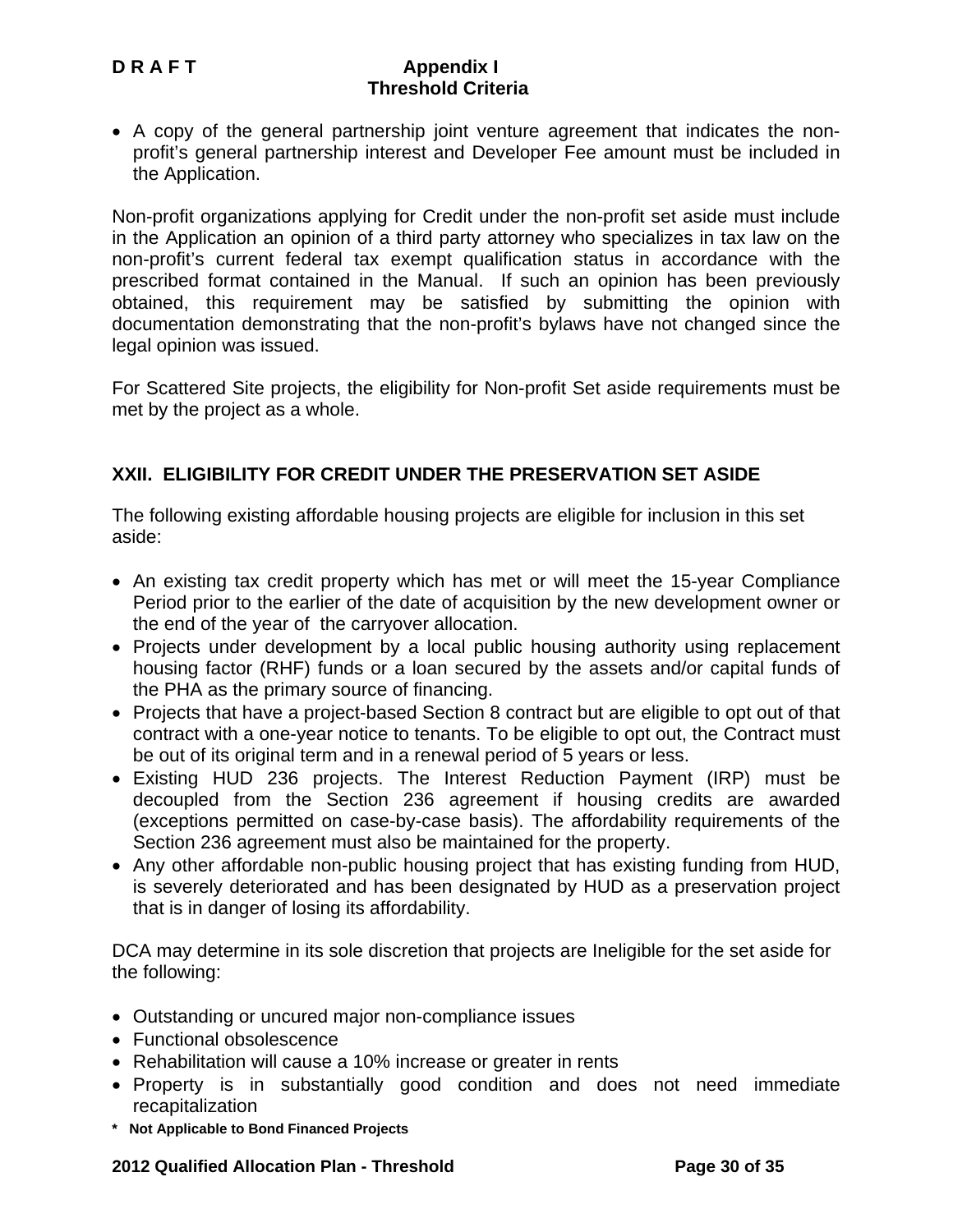- Poor condition of the property is the result of the willful deferral of maintenance by the owner
- Rehabilitation will result in a loss of units
- Units are not at risk of losing affordability if converted to market units
- Primary purpose is to subsidize an ownership transfer

## **XXII. ELIGIBILITY FOR HOME LOANS UNDER THE CHDO SET ASIDE**

All non-profits that received an initial HOME commitment as a CHDO and are being considered under the CHDO set aside are required to submit a copy of the State CHDO pre-qualification/renewal letter in the Application. The CHDO must be either the sole general partner of the ownership entity or the managing general partner of the ownership entity. The CHDO must also exercise effective control of the project. In the event the CHDO is a general partner with a for-profit or non-profit general partner, the CHDO must own at least 51% of the general partnership interest. The CHDO (or a wholly owned or controlled affiliate) must receive a percentage of the Developer Fee greater than or equal to the percentage of ownership interest. All DCA communication with the ownership entity will be with the CHDO managing general partner. A copy of the general partnership/joint venture agreement indicating the CHDO's general partnership interest and its share (or the share of the wholly owned and controlled affiliate) of the Developer Fee must be included in the Application.

For Scattered Site projects, the eligibility for HOME CHDO set aside requirements must be met by the project as a whole.

## **XXIII. ADDITIONAL HUD REQUIREMENTS\***

Projects which list HUD funds (HOME, 221 D(3) or D(4), HOPE VI, etc) as a source of construction and/or permanent financing, including PBRA, must meet additional Site and Neighborhood Standards (24 CFR §92.202 and 24 CFR §983.6) and Environmental Requirements as mandated by the HOME regulations. These requirements must be met in accordance with instructions set forth in the HOME Manual and Environmental Manual. However, applicants who have established agreements with HUD regarding different standards of review for site and neighborhood must meet those established standards. A copy of all documents relating to the different standards of review must be included with the application.

For Scattered Site projects, each non-contiguous parcel must meet the additional HOME requirements.

## **XXIV. REQUIRED LEGAL OPINIONS**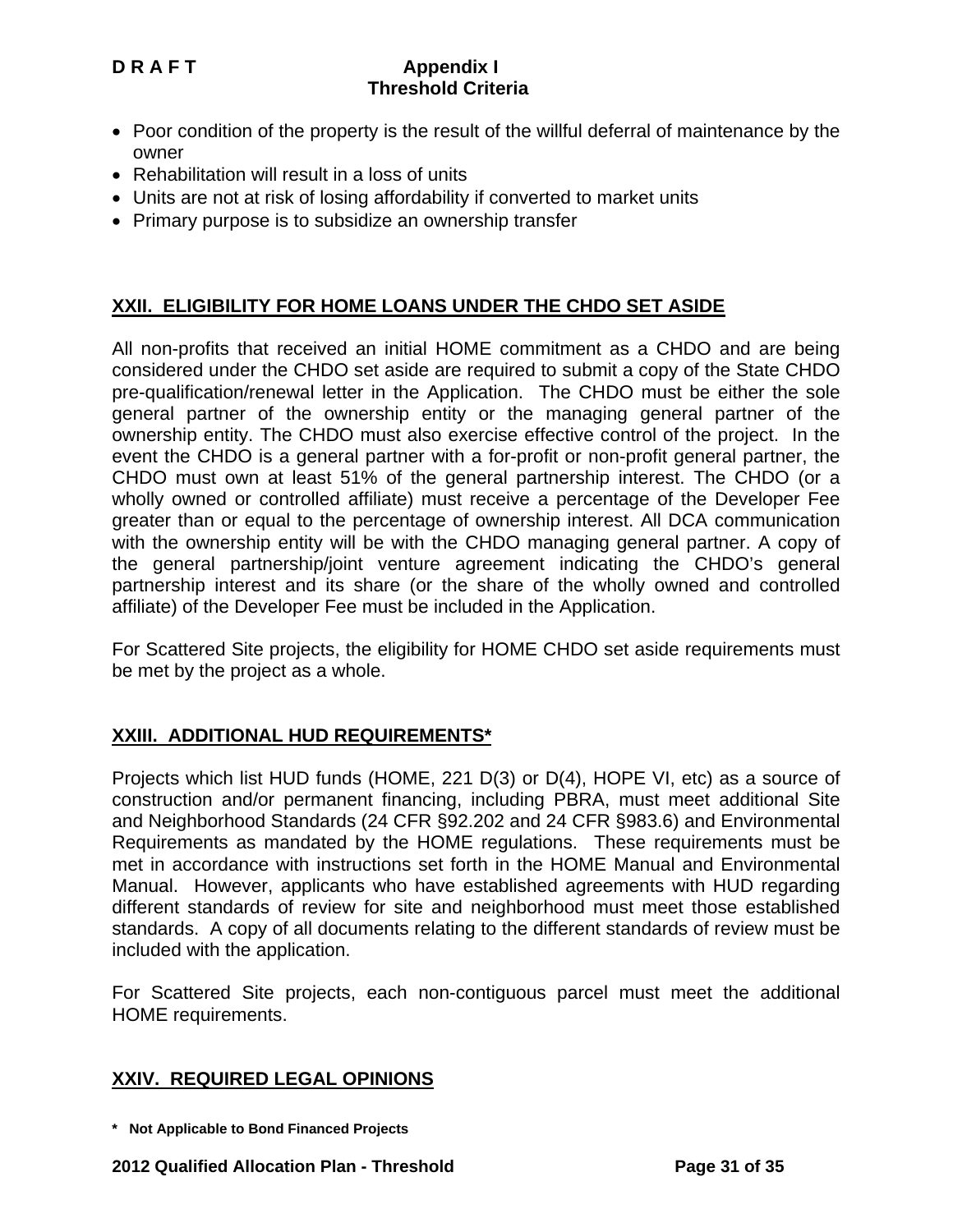- A. A legal opinion regarding the acquisition Credit eligibility is required for projects involving acquisition and rehabilitation. If the project previously received Credits, the legal opinion should include sufficient documentation for DCA to confirm that the compliance period has ended.
- B. A legal opinion regarding Credit eligibility is required for projects operated as assisted living facilities.
- C. Non-profit organizations applying for Credit under the non-profit set aside must include in the Application an opinion of a third party attorney who specializes in tax law on the non-profit's current federal tax exempt qualification status in accordance with the prescribed format contained in the Manual. If such an opinion has been previously obtained, this requirement may be satisfied by submitting the opinion with documentation demonstrating that the non-profit's bylaws have not changed since the legal opinion was issued.
- D. A legal opinion is required for those projects involving scattered site developments. The legal opinion should address the proposed site plan and must be included as part of the opinion.

For Scattered Site Projects, the non-contiguous parcel for which this criterion is applicable must meet the legal opinion requirements.

# **XXV. GEORGIA HOUSING SEARCH**

Applicants applying and selected for funding under the Plan must list all available affordable Housing Units funded by DCA on the Georgia Housing Search website. Georgia Housing Search is a DCA sponsored database that assists Georgia residents in locating available affordable housing units. Each listing must be updated and remain "active" as required by the system. This data base is maintained under the direction of the Georgia Emergency Management Office and under the authorization of the Governor's Office. The Georgia Disaster Relief Task Force also issuing Georgia Housing Search to facilitate the delivery and management of shelter and housing accommodation programs to support displaced citizens during a disaster. At this time, over 150,000 units are listed. This database should be utilized as a valuable tool for Managers in seeking tenants for low income housing tax credit properties. Georgia Housing search can be accessed through the following link:

## http://www.georgiahousingSearch.org

## **XVI. RELOCATION AND DISPLACEMENT OF TENANTS**

All projects, new construction and rehabilitation, must submit a DCA relocation survey which specifically addresses the development history and occupancy of the proposed project. **Failure to complete the survey prior to Application Submission will result in a Threshold failure.** 

**<sup>\*</sup> Not Applicable to Bond Financed Projects**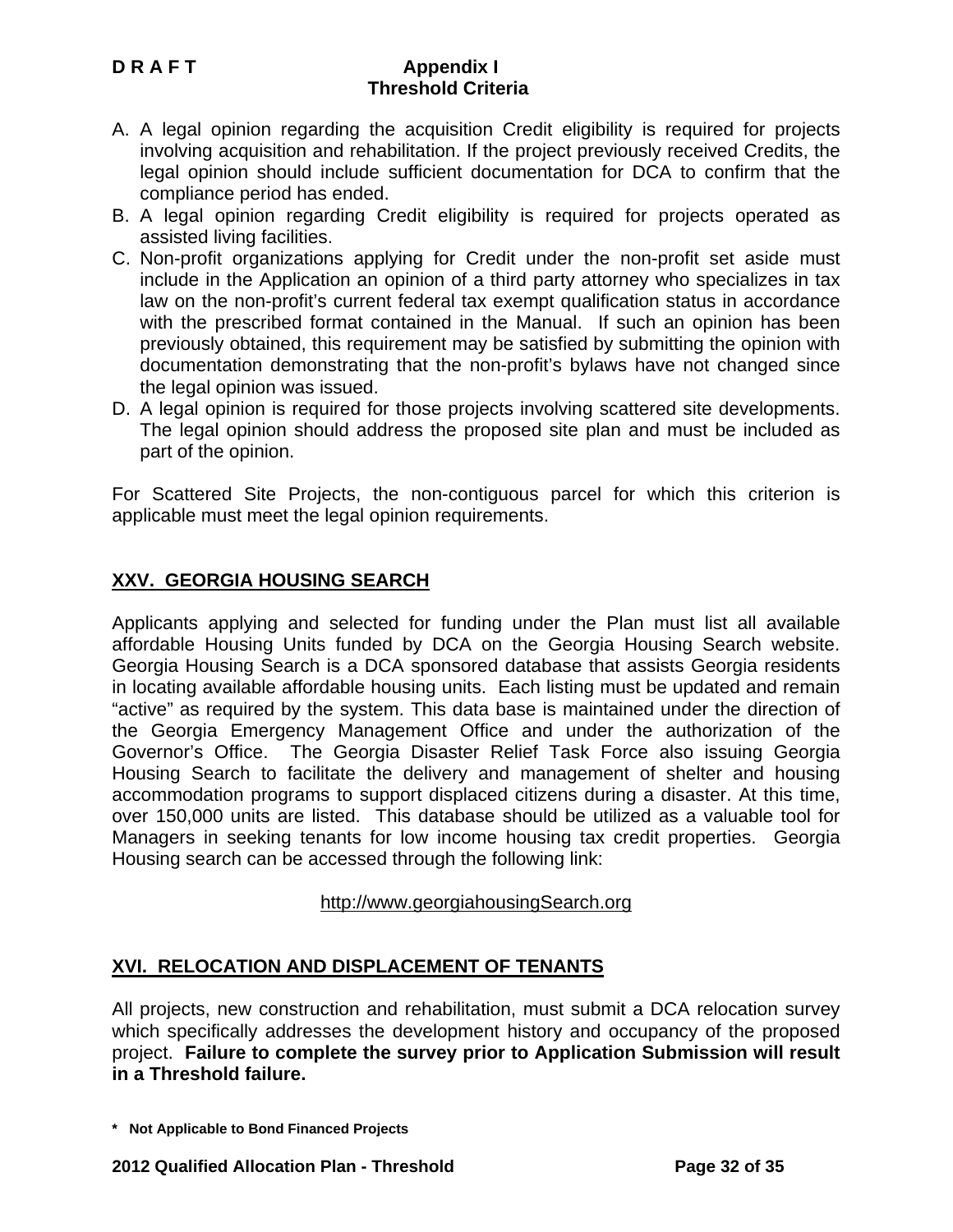For all HOME Loan and Credits projects, the completed and executed tenant household data forms must be submitted with the Application for every unit in each building to be rehabilitated. The Applicant is responsible for the accuracy of the information on the data forms. Applications for HOME Loans that require relocation of existing tenants due to rehabilitation work will be accepted only with a relocation plan (including a sufficient budget) that in the opinion of DCA meets the requirements of the Uniform Relocation Act and any other applicable laws.

Funding sources other than the DCA HOME Loan must be used to finance the relocation costs. Applicants applying for Credits must disclose other funding sources (HOME, USDA 515, etc.) which may trigger URA or 104D requirements. When demolition of any structure occupied or vacant is involved it must be included as part of the relocation plan. For Credits projects, DCA will not allow permanent displacement of tenants, if avoidable. If the Applicant anticipates displacing tenants, the Applicant must include in the Application a detailed displacement plan, which sets forth the specifics of the displacement, including a projected budget, and an explanation of efforts planned by the Applicant to mitigate the impact of the displacement. Any displacement of tenants will be subject to DCA's prior written approval. In instances where tenants are temporary relocated in areas with limited replacement housing the plan must give detail phasing of rehabilitation process. To include projected start and end dates for each phase while detailing work to be performed on all units. Identify which units will require temporary relocation more than 30 days and less than 30 days.

If new projected rents create rent burden tenants, rents must remain affordable one year after cost certification submission.

Applicants must include all documentation required in the DCA Relocation Manual at the time of Application. All forms must be reflective of the current year version; previous years forms will not be accepted. DCA will review the development budget to insure that sufficient cost have been included for relocation expenditures.

In the event condemnation proceedings are pending against a proposed project, DCA's relocation policies are applicable to all tenants residing at the property at the time of application.

Properties that have HOPE VI or other master relocation plans must submit those plans with their Application.

# **XXVII. MARKETING TO POPULATIONS WITH DISABILITIES OR THE HOMELESS**

This section is designed to foster development of affordable housing units for tenants with disabilities or homeless populations. All projects selected for funding (**regardless of their tenancy**) must demonstrate a willingness to initiate marketing of units to these populations. Each project selected for an award of credits must prepare and submit a Marketing Plan outlining how the project will market units to tenants with special needs.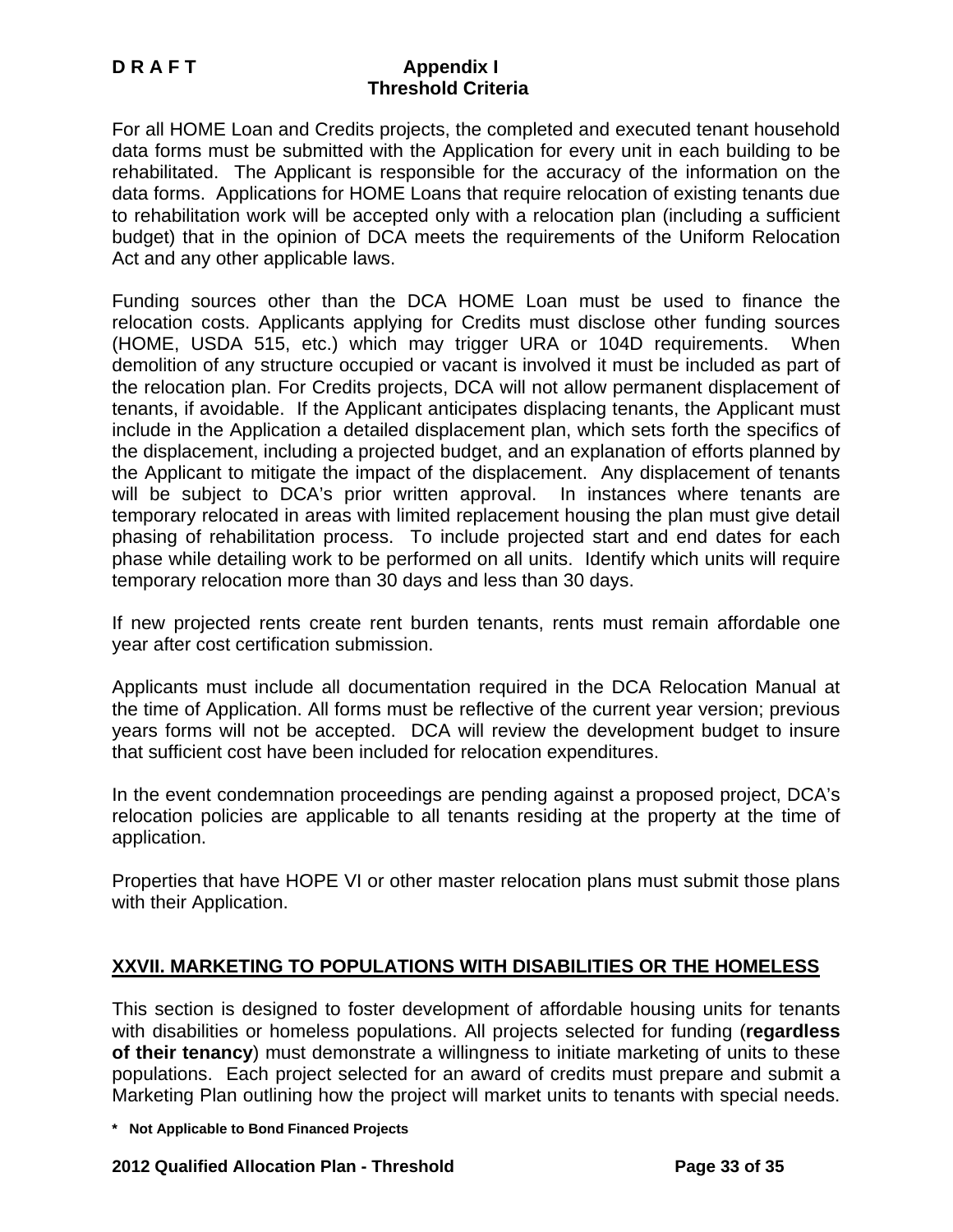The Plan must be submitted prior to issuance of 8609s. At a minimum, Marketing Plans must include:

- The Marketing plan must incorporate outreach efforts to each service provider, homeless shelter or local disability advocacy organization in the county in which the project is located. The Georgia Homeless Assistance Directory should be used as the central resource to identify such providers locally. The Directory may be accessed at http://www.georgiaplanning.com/shelters/.
- Affirmatively market to persons with disabilities and the homeless.
- Must establish and maintain relationships between the management agent and community service providers.
- Include a referral and screening process that will be used to refer tenants to the projects, the screening criteria that will be used, and make reasonable accommodations to facilitate the admittance of persons with disabilities or the homeless into the project.

The Applicant agrees to provide reasonable accommodation for these tenants in the Property Management's tenant application. The leasing criteria must clearly facilitate admission and inclusion of the Targeted Population tenants and must not violate federal or state fair housing laws.

Applicants also must agree to designate these populations as having priority for units with rental assistance if allowable under their rental assistance agreements.

Owners may apply preferences required by state or local law only if they are consistent with HUD and applicable civil rights requirements.

# **XXVIII. OPTIMAL UTILIZATION OF RESOURCES**

While DCA promotes a variety of projects that may include the re-use of contaminated land, in-fill, adaptive reuse, preservation of affordable housing and historic sites and will consider mitigation of certain factors inherent in their location, DCA is required to take any actions necessary or convenient to ensure the complete, effective, efficient and lawful allocation of and utilization of the low income housing credit program (2012 QAP, Core Plan, Section 3, Legislative Requirements). Therefore, in spite of a project's score under the Plan, DCA will review any project proposed for reasonableness of costs and of credits utilized to accomplish these objectives, which may include a review of the degree to which the use of resources are being directed specifically toward the program goals of providing safe, decent and affordable housing that is also viable physically, operationally and economically over time.

DCA will evaluate project characteristics, such as, but not limited to, the following to ensure that this mandate is met:

**<sup>\*</sup> Not Applicable to Bond Financed Projects**